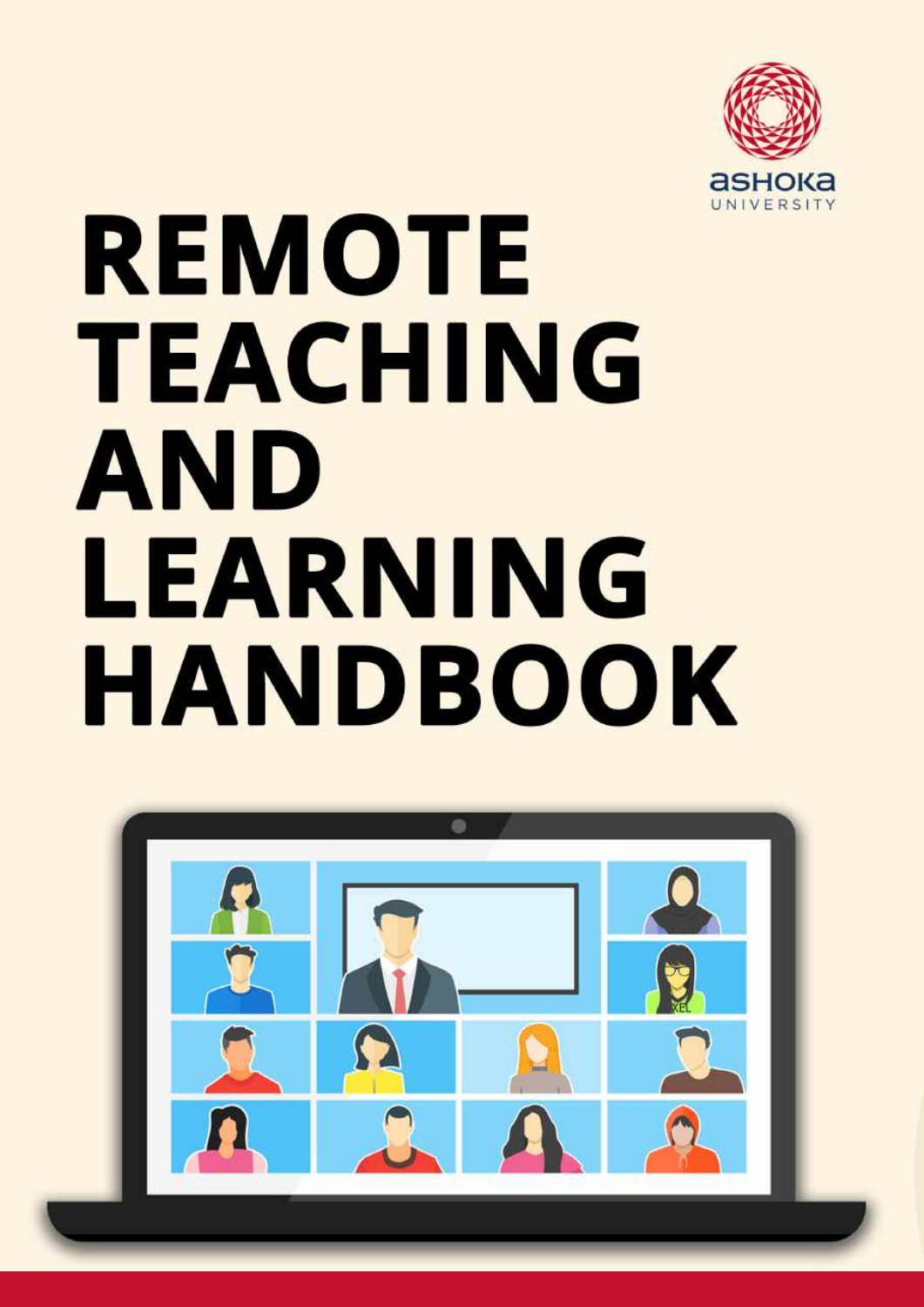#### **Overview**

In light of the shift to remote teaching, this committee has been charged by the Vice -Chancellor to compile a report on current remote teaching pedagogies that might be useful to the faculty. This document is meant to function as a resource, and in its sub-sections we have tried to anticipate the different kinds of resources that might be helpful for specific teaching situations. There is necessarily some cross -over between teaching contexts, and, on occasion, resources may be repeated. 1

#### **Resource Disclaimer**

Resources are provided for information purposes only, we do not endorse any of the products and encourage individual faculty to try out things that work best for them. When possible the utility of these tools was vetted, but a comprehensive audit of any security or privacy vulnerabilities was not performed. As with all digital tools, there is the possibility that the software does not handle the privacy of student data properly, is not accessible to all students, and/or can be maliciously exploited by bad actors. Please use caution when using any digital medium to transfer sensitive information such as student assessments.

#### **Note on Versioning**

This is a living document and will be updated from time to time. To see the most recent version, use the link below:

[https://docs.google.com/document/d/1eOQZ4lYVVybyG40YgqPltniedyguPjuuqKUSswvmb7Q/edit?usp=](https://docs.google.com/document/d/1eOQZ4lYVVybyG40YgqPltniedyguPjuuqKUSswvmb7Q/edit?usp=sharing) [sharing](https://docs.google.com/document/d/1eOQZ4lYVVybyG40YgqPltniedyguPjuuqKUSswvmb7Q/edit?usp=sharing)

[https://docs.google.com/spreadsheets/d/1VT9oiNYPyiEsGHBoDKlwLlWAsWP58sGV7A3oIuEUG3k/htmlview?usp=sharing&urp=gm](https://docs.google.com/spreadsheets/d/1VT9oiNYPyiEsGHBoDKlwLlWAsWP58sGV7A3oIuEUG3k/htmlview?usp=sharing&urp=gmail_link) [ail\\_link](https://docs.google.com/spreadsheets/d/1VT9oiNYPyiEsGHBoDKlwLlWAsWP58sGV7A3oIuEUG3k/htmlview?usp=sharing&urp=gmail_link)

Created by: Manu Awasthi, Johannes Burgers, Anup Padmanabhan, Anisha Sharma, Gaurav Bhatnagar, Mahavir Jhawar, Srinath Raghavan and Swargajyoti Gohain Version 2.1 Last Update: 06/08/2020

 $^1$  This guide was compiled from an aggregated and growing master list of resources being shared by an informal consortium Centers  $^\mathrm{1}$ of Excellence in Teaching and Learning available here: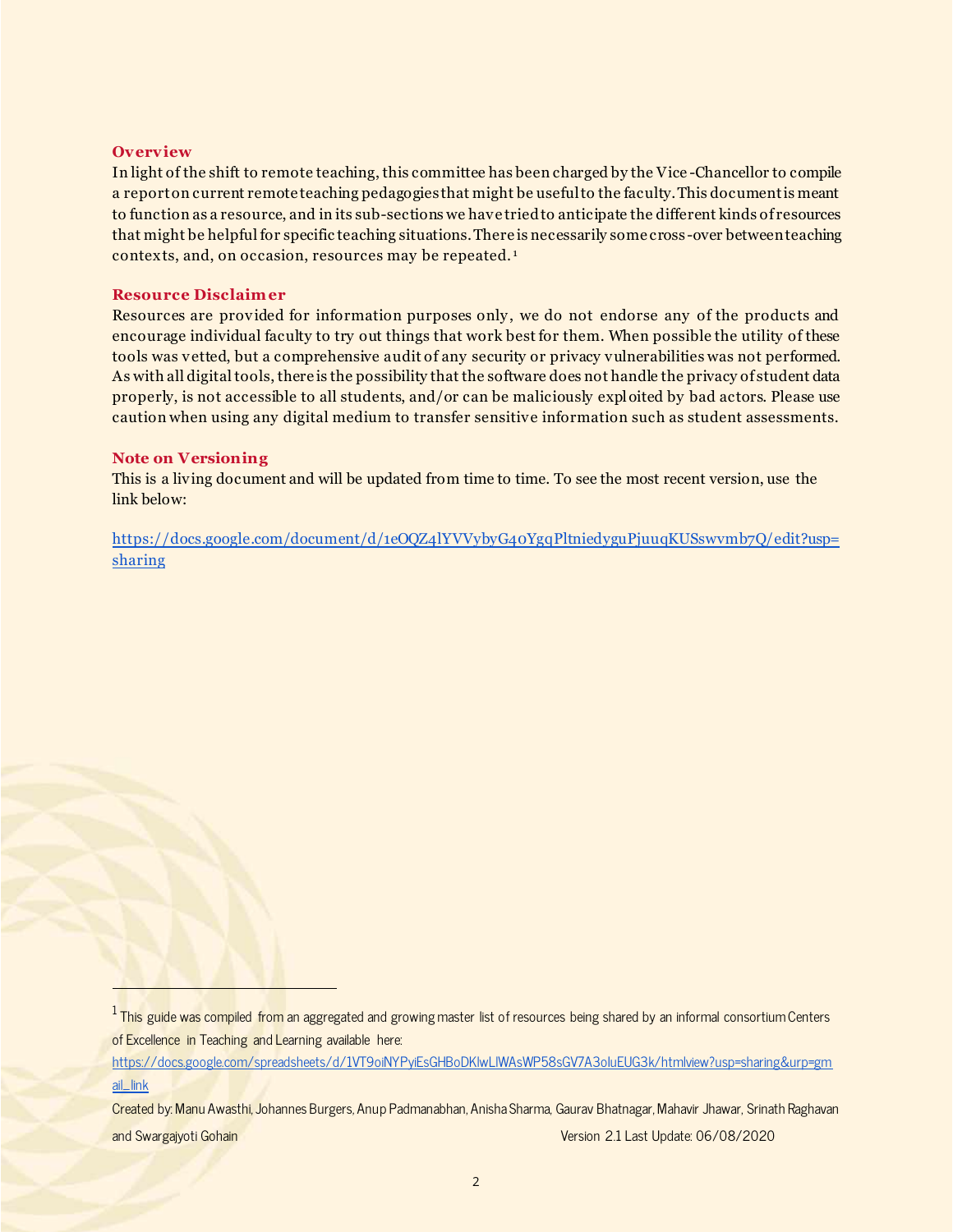#### **Table of Contents**

#### **1. Getting Started**

- [Setting up y our classroom spac](#page-4-0)e
	- [Generic Background](#page-4-1)
	- [Find a comfortable seat and position](#page-4-2)
	- [Set up proper lighting](#page-4-3)
	- [Adjust Webcam Height](#page-4-4)
	- [Setting Up Proper Acoustics](#page-5-0)
- [Remote Meeting Norms](#page-5-1)
- **2. Basic Classroom Managem ent**

#### **3. [Accessibility and Rem ote Learnin](#page-10-0)g**

#### **4. [T eaching Modalities: Sy nchronous vs. Asy nchronous Learni](#page-12-0)ng**

- Sy nchronous and Asy nchronous Online Pedagogies
	- [Overview: Defining Small, Medium, and Large Classrooms in an Online](#page-13-0) [Environment](#page-13-0)
- [Sy nchronous Pedagogies](#page-14-0)
	- [Overview](#page-14-1)
	- $Small Classrooms (Participants < 25)$  $Small Classrooms (Participants < 25)$ 
		- 1. [Small Breakout Sessions](#page-14-3)
		- 2. [Guided discussion using Share Screen or shared documen](#page-14-4)t
		- 3. [Moderated discussion using cha](#page-14-5)t
		- 4. [Discussion based on snap polls](#page-15-0)
		- 5. [Interactive Whiteboards](#page-15-1)
	- Medium Classrooms ( $25 <$  Participants  $< 50$ )
		- 1. [Medium breakout sessions](#page-16-1)
		- [Large Classrooms \(50 < Participants](#page-17-0))
			- 1. [Lectures with Interactive Quizze](#page-17-1)s
- [Asy nchronous Pedagogie](#page-17-2)s
	- [Overview](#page-17-3)
	- $Medium Classrooms (25 < Participants < 50)$  $Medium Classrooms (25 < Participants < 50)$  $Medium Classrooms (25 < Participants < 50)$ </u>
		- 1. [Pre-recorded materials by student](#page-17-5)s
	- [Large Classrooms \(50 < Participants](#page-17-6))
		- 1. [Pre-Recorded Lectures](#page-17-7)
		- 2. [Discussion Board](#page-19-0)
		- 3. [Annotated Slides](#page-19-1)
		- 4. [Links to external sources](#page-19-2)

#### **5. [Exam ination and Grading](#page-21-0)**

- [Overview: Low Stakes and High Stakes Assignments](#page-21-0)
	- [Low Stakes Assignments](#page-21-1)
	- 1. [Automated Quizzes](#page-21-2)
	- **[High Stakes Assignments](#page-21-3)** 
		- 1. [Exams](#page-21-4)
			- [Modified Take Home Exams](#page-21-5)
			- [Take Home Exams and Academic Dishonesty](#page-22-0)
- **6. Laboratory Courses**
- **7 . [Office Hours](#page-26-0)**
- **8. [Academ ic Integrity](#page-28-0)**
- **9. [Student Recom m endation](#page-30-0)s**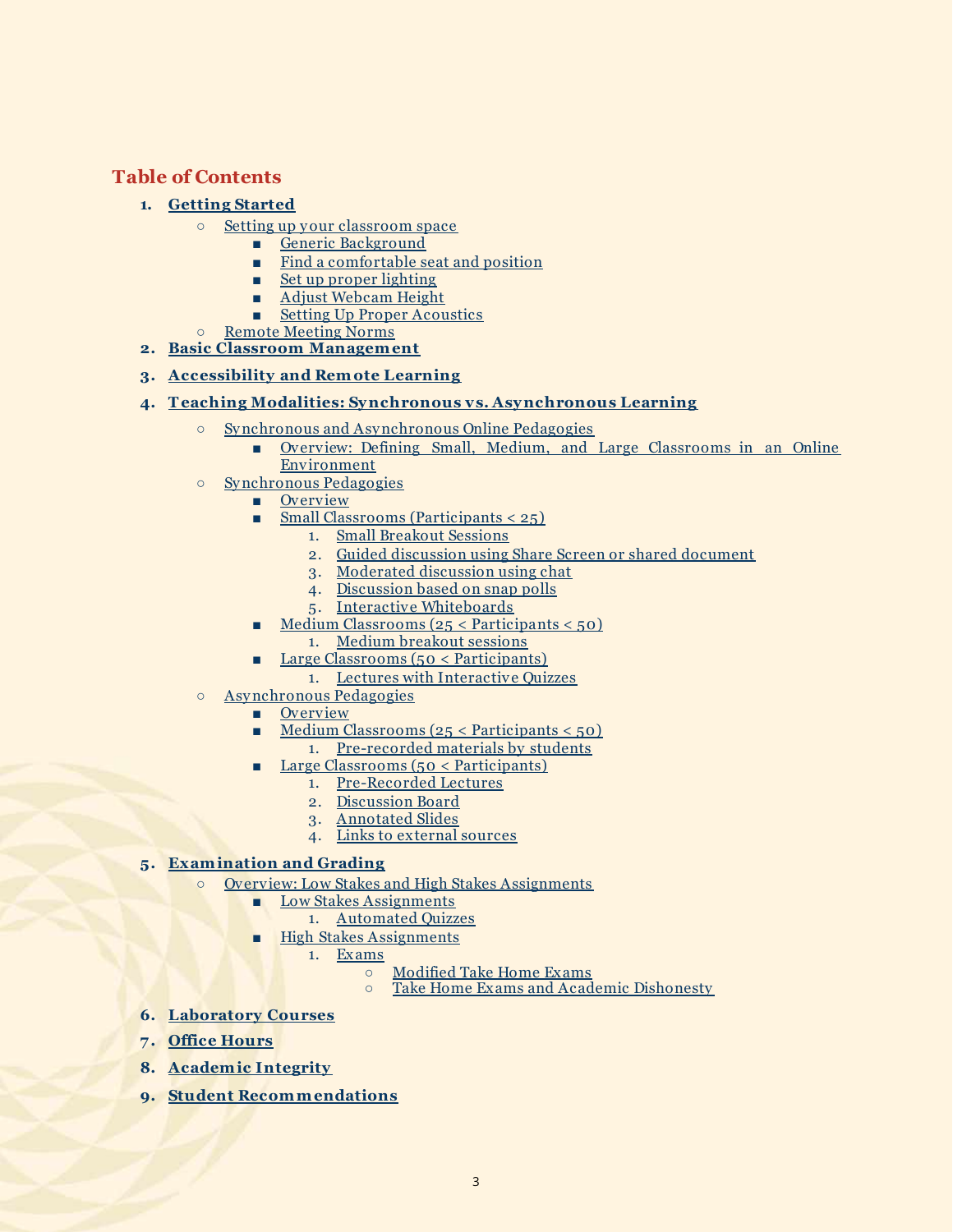# GETTING **STARTED**

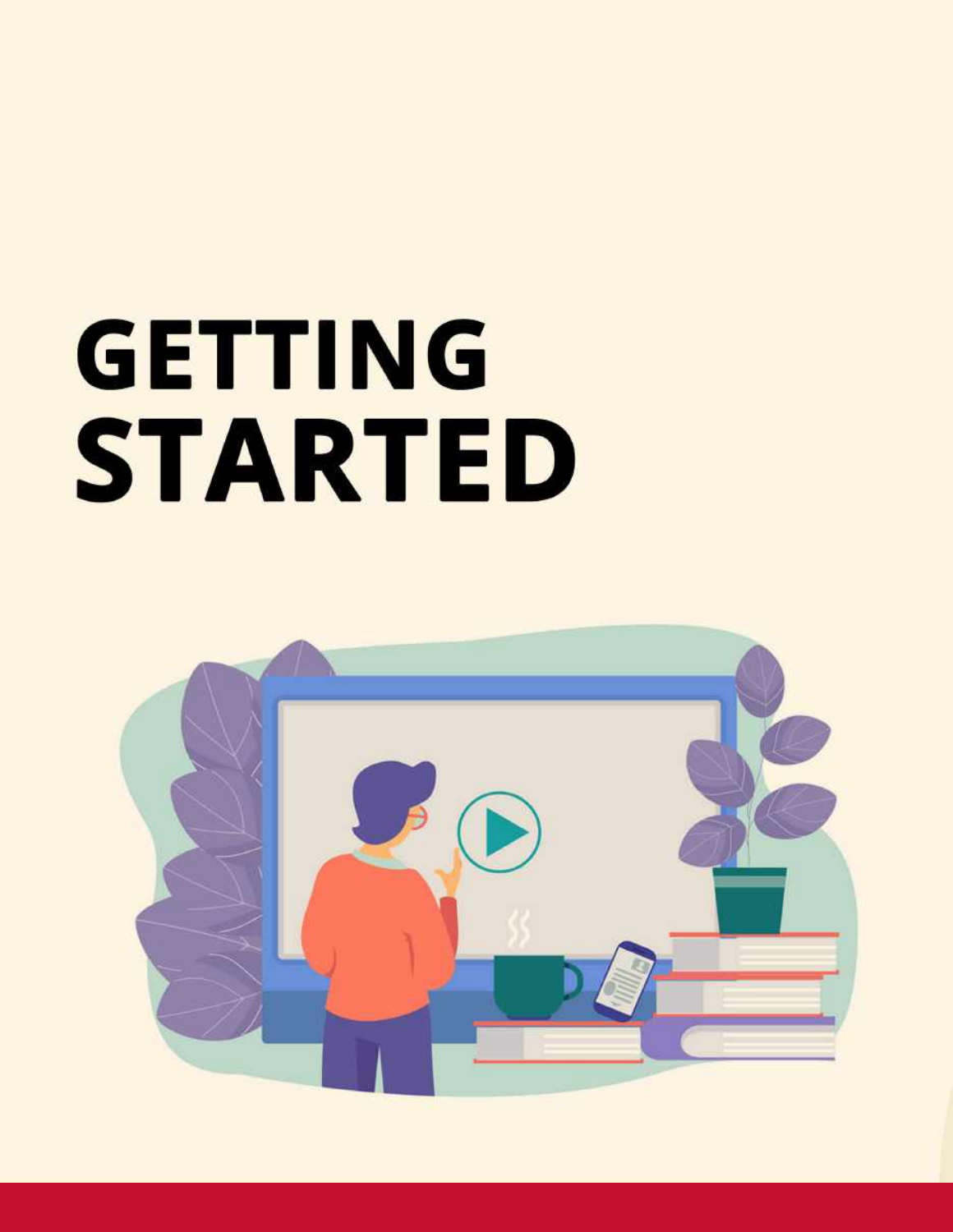#### <span id="page-4-0"></span>**Setting up your classroom space**

#### <span id="page-4-1"></span>**Generic Background**

It is important to set up a space that you feel will be uninterrupted for the duration of the class. Ideally, your webcam is pointed to a wall where there is little possibility of something happening in the background. If this is not possible, y ou can recreate this effect by hanging up a plain, thick white bedsheet. Limiting the space behind you will also help with the lighting auto-brightness.

#### <span id="page-4-2"></span>**Find a comfortable seat and position**

You will be sitting for a long time, especially for multiple classes per day. It can be hard to concrete on teaching if you are uncomfortable. Get in a comfortable position first, and then set up the lighting, webcam and audio to accommodate you.

#### <span id="page-4-3"></span>**Set up proper lighting**

Webcams can be remarkably unflattering, and a big part of appearing properly on camera is setting up the right lighting. Lighting from the back will darken your face. Lighting from only overhead lights tends to make you appear spectral. Inconsistent lighting, such as from a window, will cause the auto-brightness on your webcam to fluctuate. Soft, indirect lighting from the front, as depicted in the image on the right, works best. If lighting is a problem, ring-lights are relatively



Figure 1: Ideal lighting for a webcam session. Soft, indirect lighting

inexpensive and can go a long way in creating a better image.

#### <span id="page-4-4"></span>**Adjust Webcam Height**

Having the webcam at an odd angle can distort how you can come across on video. Place the camera at eye level at eye level or slightly higher. Avoid angling the camera up from below your eye level. Place the camera far enough away that you can frame yourself in the middle of the image. If you were to split up the screen into thirds, your eyes should intersect with or be slightly below the line for the top third. See the figures below for an example.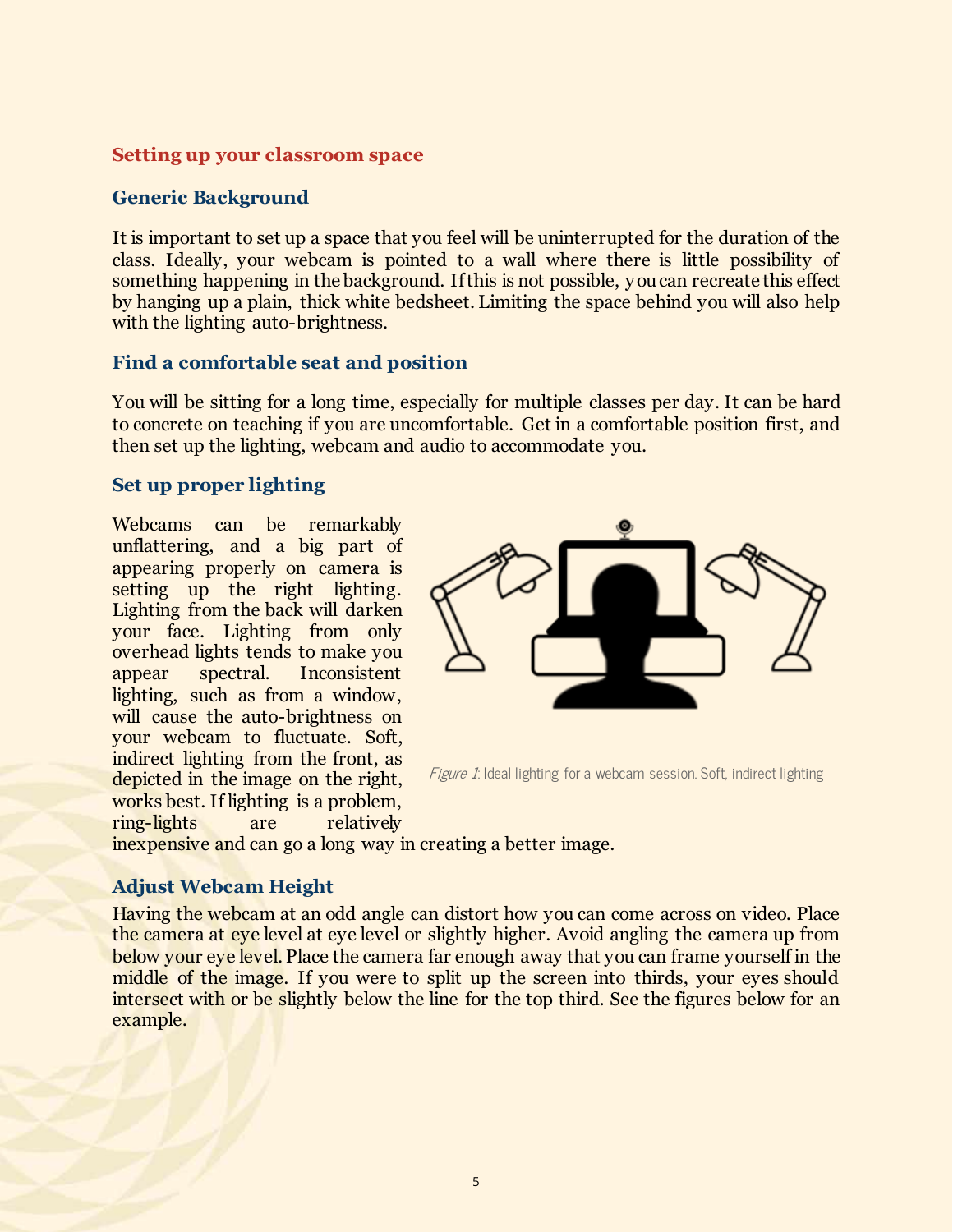<span id="page-5-0"></span>

Figure 2. The webcam should be at eye level or slightly

Figure 3: Your face should take up roughly the middle third of the

#### **Setting Up Proper Acoustics**

Virtual meeting software like Google Meet and Zoom have integrated features that help eliminate background noise and eliminate volume levels. These features are not perfect, and you can do a lot to help the acoustics of your call.

The microphone will pick up sounds in the background that can cause distortion in the feed. Eliminating this as much as possible will help keep the audio clear. Depending on your particular situation, having multiple auditory focal points will amplify some noises and reduce your own voice. The sound of a fan or air conditioner running can cause consistent background noise.

<span id="page-5-1"></span>Using headphones with an integrated microphone, can considerably improve the audio quality for you and your students.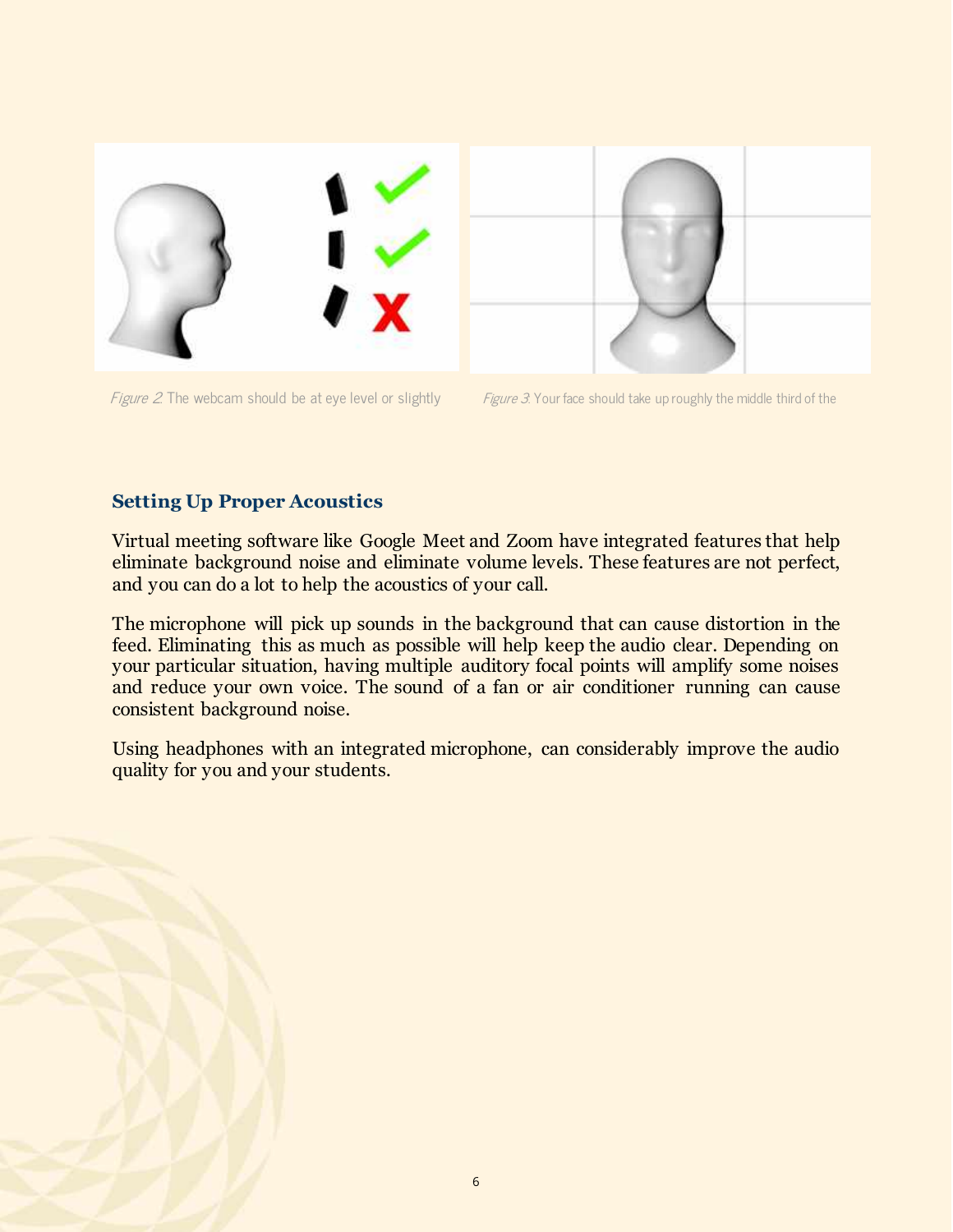#### **Remote Meeting Norms**

#### **General**

- All participants are encouraged to resolve technical issues before the meeting. Everyone should make sure that they have checked the video, microphone, and audio before joining the session. When possible, have a trial session with the technology before the first formal session.
- Be on time. Like an in-person meeting, showing up late can be distracting. Login to the meeting several minutes before it starts, in order to make sure you are there from the beginning.
- Please mute your microphone when you are not speaking. This keeps the background noise levels to a minimum, and helps every listener have a good experience.
	- $\triangleright$  Tip: To quickly mute your microphone use the keyboard shortcut: Google Meet Zoom

| Windows $Ctrl + d$ |           | $Alt + a$ |
|--------------------|-----------|-----------|
| Mac                | $Cmd + d$ | $Alt + a$ |

- You are encouraged to keep your video turned on. It is hard for speakers to address someone they cannot see, and having a visual response from the audience makes speaking in a virtual meeting easier for everyone. If you are having bandwidth issues, turning off the video will help.
- Remote learning emulates a classroom as much as possible. This is best achieved when all participants are present, focused, and contribute as if they were in an inclass meeting.
- Please remember that the chat is a group chat. Whatever you type in there will be visible to the instructor, as well as everyone else in the meeting. Note that making comments not directly related to the course content is distracting to other students.

#### **Asking questions**

Each instructor will establish a protocol for asking questions. Some of these include:

- Raising your hand
- Using a "reaction" button in meeting
- Writing in the chat box

Whatever the operational protocol, it is best for participants to wait until there is an acknowledgement by the instructor. Virtual meetings can be hard to follow when multiple people are speaking, and it is most efficient to contribute on a turn-based system.

#### **Other**

There is always a chance the technology fails or there is another issue with online instruction. Since time for the virtual meeting is very limited, it is best to address any issues outside of these hours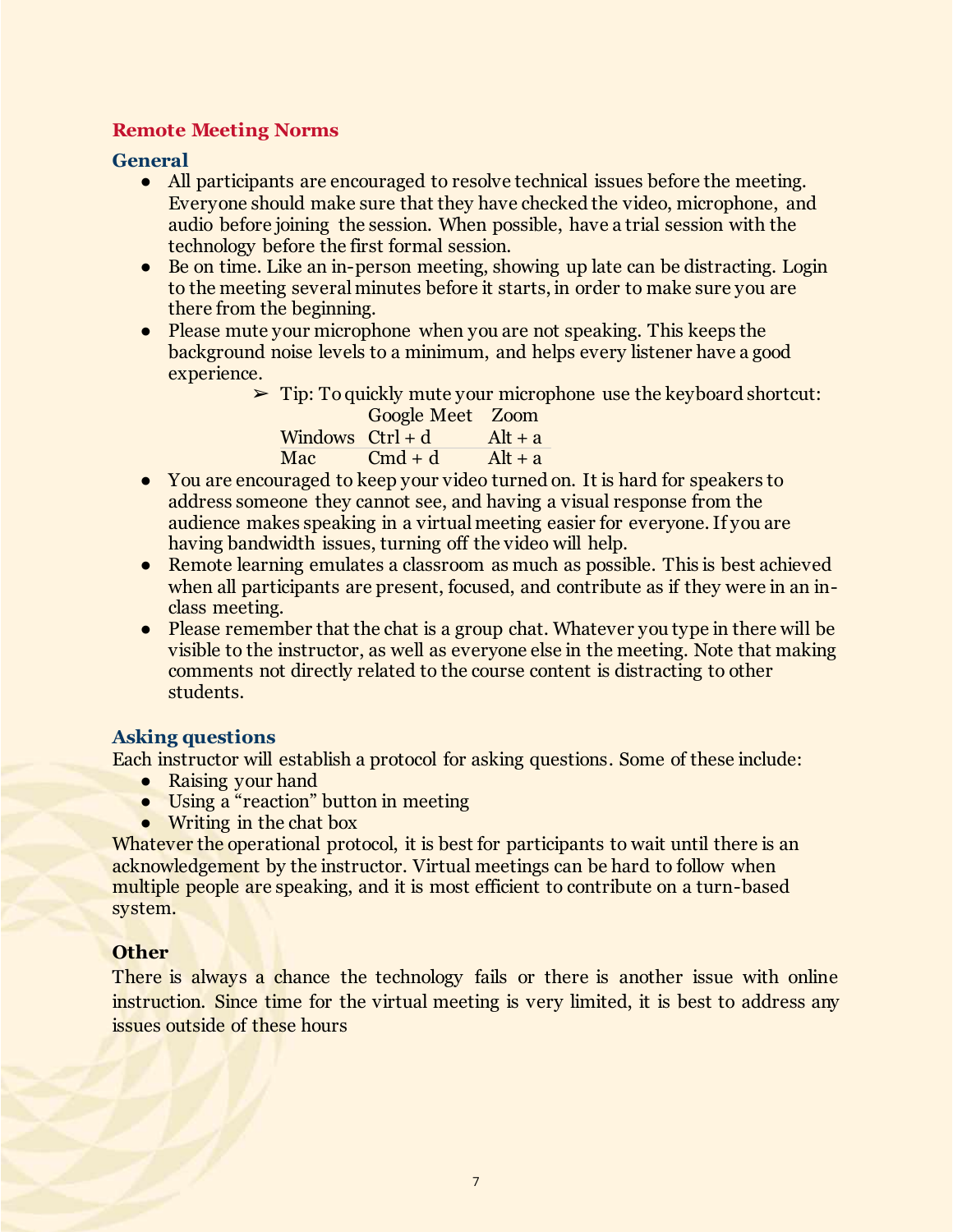# **BASIC** CLASSROOM MANAGEMENT

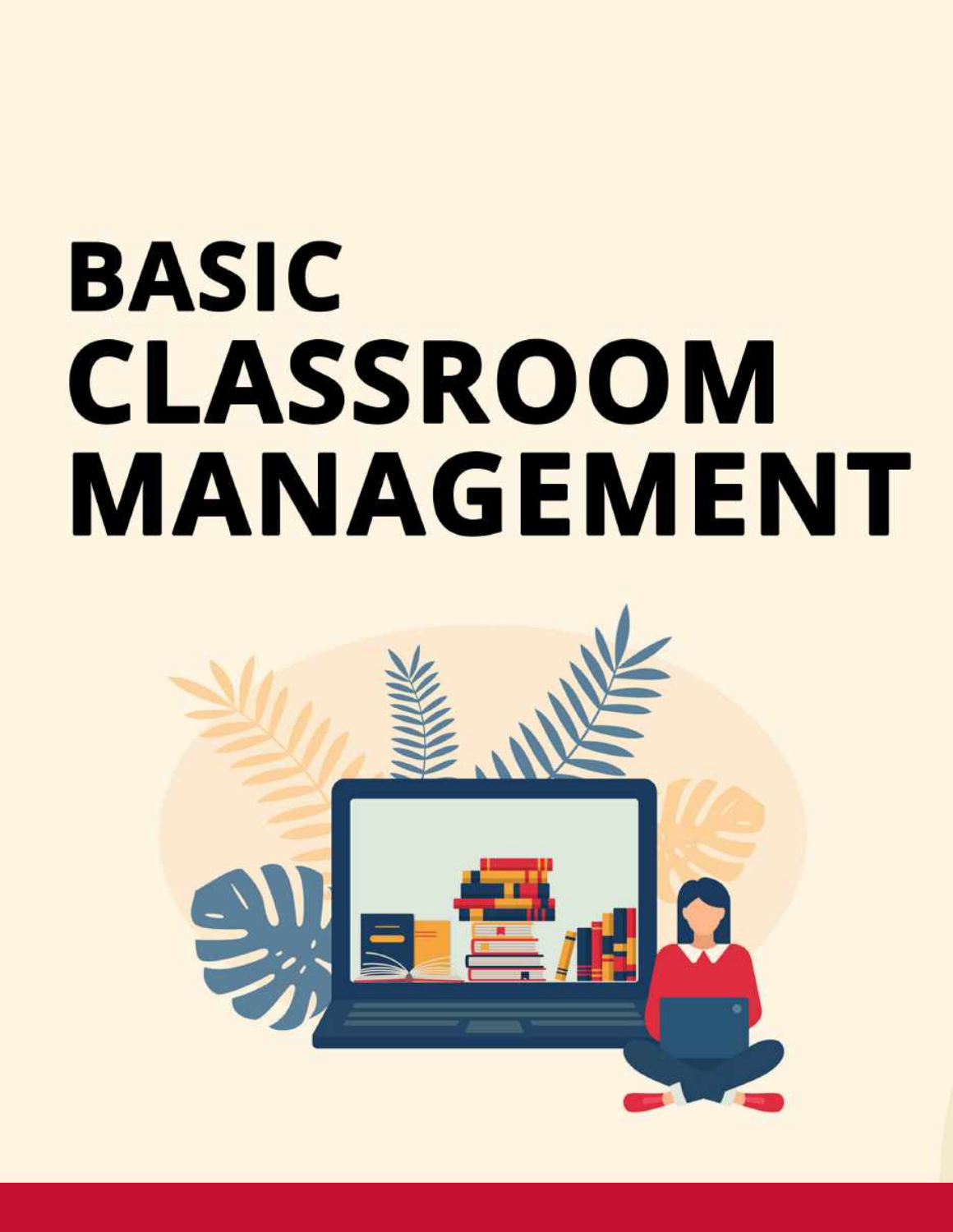#### **Virtual Meeting Software**

In the summer of 2020, Ashoka decided to standardize its remote learning offerings. Currently, there is robust support for Google Classroom and its virtual meeting software Google Meet. For most use cases, Google Meet suits the requirements for a virtual class session. There are a limited number of Zoom licenses available to faculty who prefer to conduct their classes over Zoom. Faculty are encouraged to use these pieces of software because there will be a substantial institutional knowledge base regarding their feature set and useability.

#### **Attendance**

Attendance is both simple and challenging to manage in a virtual classroom. There is software available to automatically document attendance, but it is harder to determine who is actually physically present and paying attention during the session. It is a given that various technical problems could arise.

The chrome extension ["Meet Attendance"](https://chrome.google.com/webstore/detail/meet-attendance/nenibigflkdikhamlnekfppbganmojlg?hl=en) lets you take attendance during a live Google meet session.

#### **Closed Captioning and Transcription**

Google Meet allows any user in the session to turn on Closed Captioning for better intelligibility of the session. These captions are saved in the recording session, but not as a separate text file. If you would like to offer students the text transcript of the session this can be done through the Google Chrome extension: taqtic.io

It is a good practice to save the transcript of your sessions for extra accessibility for students who were not able to attend the session.

#### **Recording Sessions**

Recording class sessions so they are available to students who were not able to attend is highly recommended. However, there may be scenarios where recording class sessions is not desirable. For example, if the course discusses personally sensitive topics recording it might stifle conversation. The default is that students assume they are being recorded. If the session is not being recorded it might be useful to let them know in advance.

#### **Recording Storage and Security**

In synchronous sessions, if you record your live lectures using Google Meet then they are available in the "Meeting folder" in your Google drive. You can share these videos under the "classwork" tab in Classroom.

Any textual, auditory or visual material in which students are identifiable may not be shared outside of the classroom without the express permission of the students depicted. Likewise, students may not distribute classroom recordings to any third parties.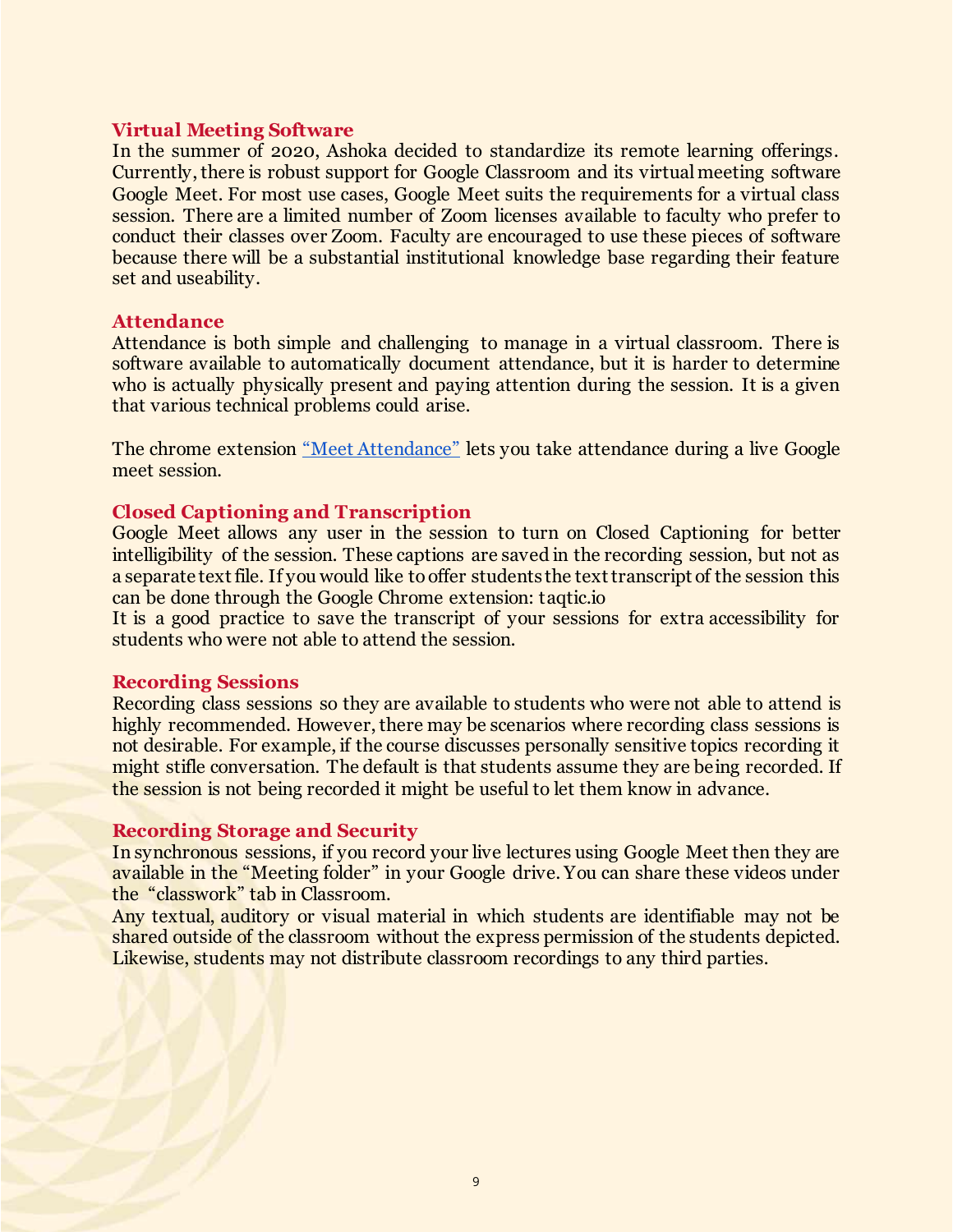Making courses accessible for students with disabilities and English Language Learner issues benefits all students. In this respect, accessible course design offers a good set of design principles for course design more generally, and is often included under the larger umbrella o[f universal design for learning](http://www.cast.org/udl/) because it considers all possible users.

#### **Making course material accessible**

Planning for accessibility doesn't automatically mean creating multiple versions or discarding activities, assignments, content up-front because it could be inaccessible for certain students. It means having thought through what you would do if a student for whom that activity was inaccessible registered for your class.<sup>2</sup>

The OLS recommends that the reading material be distributed in an accessible format such as Word or a Searchable PDF. Generally, accessible documents are first produced in Word, converted to PDF and the[n checked for accessibility.](https://www.google.com/search?ei=3j5mXqD-OoeoytMPr_uI0AI&q=PDF+accessibility+check&oq=PDF+accessibility+check&gs_l=psy-ab.3..0l10.268294.268367..268893...0.2..0.59.224.4......0....1..gws-wiz.......0i71._5D2FqxHCpg&ved=0ahUKEwig5damuo3oAhUHlHIEHa89AioQ4dUDCAo&uact=5) You may also refer to the more detailed presentation: [Building Accessibility into Online Teaching and Learning.](https://drive.google.com/file/d/1RsolkjWugpsM1waj6atin4e41CVhoppw/view?usp=sharing)

#### **Making online lectures accessible**

Provide access to the lectures, synchronous or asynchronous, by using both the modalities – audio and visual. Invest in the technology that integrates both.

#### *Audio to Visual*

During lectures, the speech (audio) needs to be made available as a text to integrate the visual modality. Use technology tools that provide:

- Closed Captioning/ Subtitles
- Post-Production (recording) Transcription
- Live Transcription

Google Meet has built-in Closed Captioning software. Tactiq.io creates free transcripts of these files and saves them in your Google Drive.

➢ See[: https://tactiq.io](https://tactiq.io/)

For free/paid Live Transcription in Zoom classes

➢ See: [Otter.ai Live Notes for Zoom](https://marketplace.zoom.us/apps/MmQJIMXUTYiCdPX5anvKVw)

#### *Visual to Audio*

During lectures, the visuals, text and images, need to be made available as speech to integrate the audio modality. During the lecture, the text and images can be read aloud or explained and also shared with the students (with blindness) before class so that they can access them with their screen reader. Students with disabilities and English Language Learners have access to assistive technology resources on their own devices for the same.

*Contact Office of Learning Support at <u>ols@ashoka.edu.in</u> for further details.* 

<sup>&</sup>lt;sup>2</sup> https://canvas.ucdavis.edu/courses/34528/pages/accessibility-for-online-courses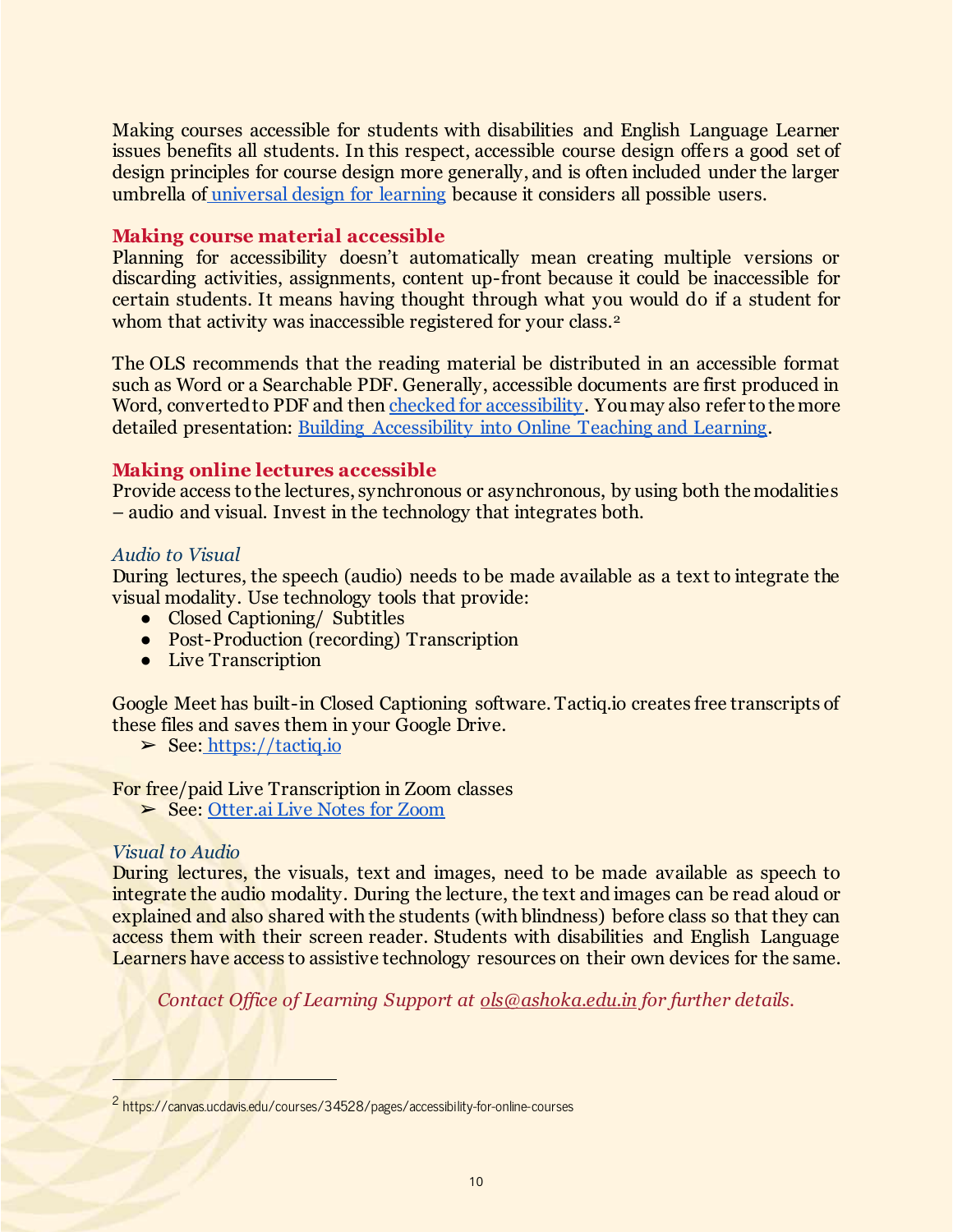## TEACHING MODALITIES: SYNCHRONOUS VS. **ASYNCHRONOUS LEARNING**

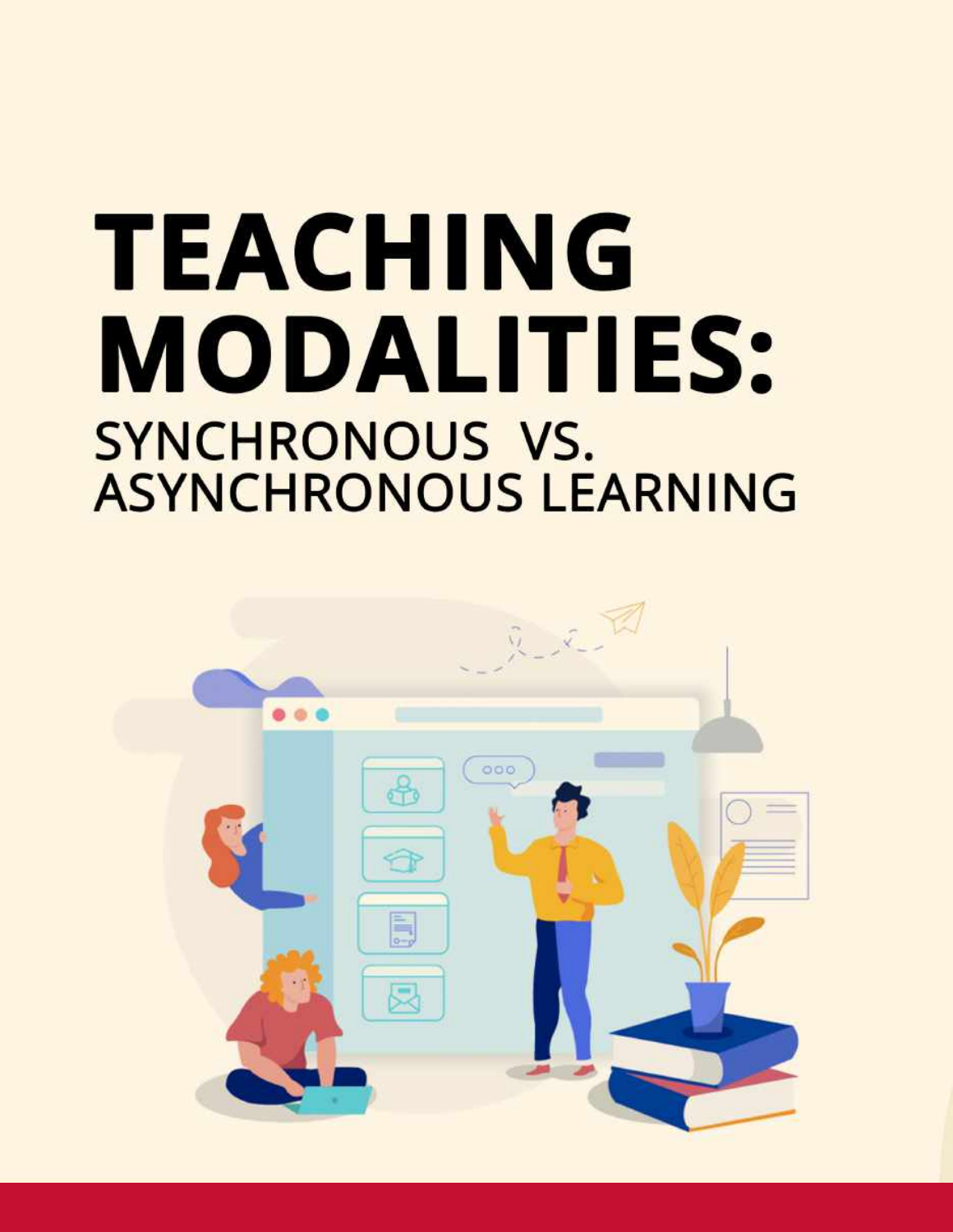#### Teaching Modalities: Synchronous vs. Asynchronous Learning<sup>3</sup>

There are two options for instructors to facilitate class sessions remotely:

- **Synchronous**: instructors and students gather at the same time and interact in "real time" with a very short or "near-real time" exchange between instructors and students.
- **Asynchronous**: instructors prepare course materials for students in advance of students' access. Students may access the course materials at a time of their choosing.

Instructors may choose to engage their students synchronously or asynchronously depending on the course content or material that needs to be taught. There are distinct advantages and disadvantages to asynchronous and synchronous teaching options.

|                   | <b>Synchronous Teaching</b>                                                                                                                                                                                                                                                                                    | <b>Asynchronous Teaching</b>                                                                                                                                                                                                                                                                                                                                   |
|-------------------|----------------------------------------------------------------------------------------------------------------------------------------------------------------------------------------------------------------------------------------------------------------------------------------------------------------|----------------------------------------------------------------------------------------------------------------------------------------------------------------------------------------------------------------------------------------------------------------------------------------------------------------------------------------------------------------|
| <b>Advantages</b> | Immediate personal<br>□<br>engagement between students<br>and instructors, which may<br>create greater feelings of<br>community and reduce feelings<br>of isolation.<br>$\Box$ More responsive exchanges<br>between students and<br>instructors, which may prevent<br>miscommunication or<br>misunderstanding. | More scheduling flexibility,<br>which may simultaneously<br>make the learning experiences<br>more accessible to different<br>students.<br>$\Box$ Creates an archive of past<br>materials that can be<br>redeployed in future iterations<br>of the course.<br>Students can control the pace<br>$\Box$<br>of learning to a speed that is<br>appropriate to them. |
| Disadvanta<br>ges | $\Box$ More challenging to schedule<br>shared times for all students<br>and instructors.<br>$\Box$ Some students may not be fully<br>comfortable using the<br>technology, or be<br>disadvantaged by the<br>limitations of their digital<br>affordances.                                                        | Students may feel less<br>❏<br>personally invested, and less<br>satisfied without the social<br>interaction between their peers<br>and instructors.<br>$\Box$ Course material may be<br>misunderstood or have the<br>potential to be misconstrued<br>without the real-time<br>interaction.                                                                     |

<sup>&</sup>lt;sup>3</sup> Teaching and Learning Center. "Faculty Resources for Remote Teaching and Learning." Rider University. Last access date: 03/04/2020. URL: [https://docs.google.com/document/d/1Nd-wnQuhQ6qqMl-](https://docs.google.com/document/d/1Nd-wnQuhQ6qqMl-R6QGNcZKw1cWOt1BBab9VcWECpEA/edit?ts=5e875798#heading=h.51dvbfupqxsh)

[R6QGNcZKw1cWOt1BBab9VcWECpEA/edit?ts=5e875798#heading=h.51dvbfupqxsh](https://docs.google.com/document/d/1Nd-wnQuhQ6qqMl-R6QGNcZKw1cWOt1BBab9VcWECpEA/edit?ts=5e875798#heading=h.51dvbfupqxsh)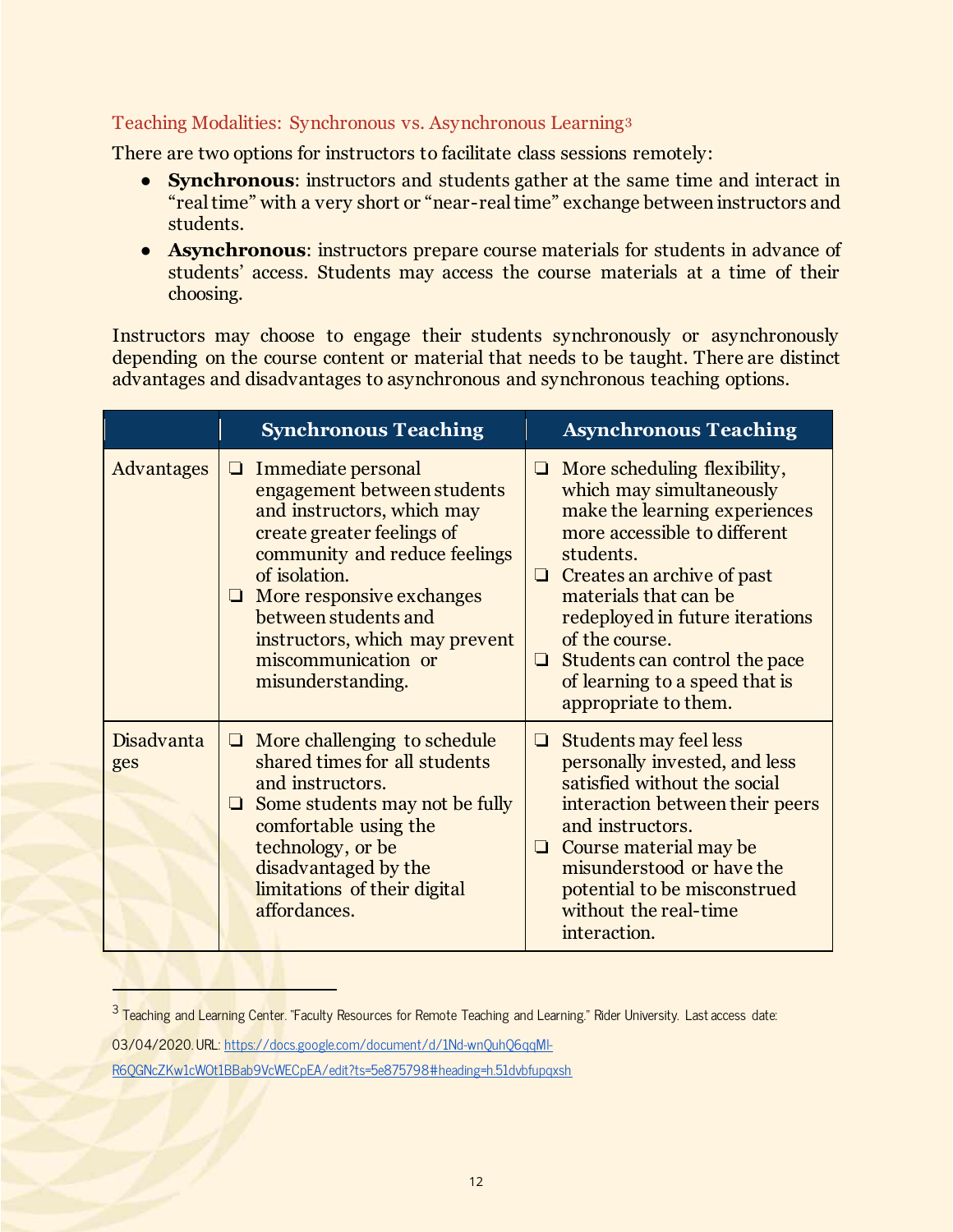## **SYNCHRONOUS AND ASYNCHRONOUS** ONLINE **PEDAGOGIES**

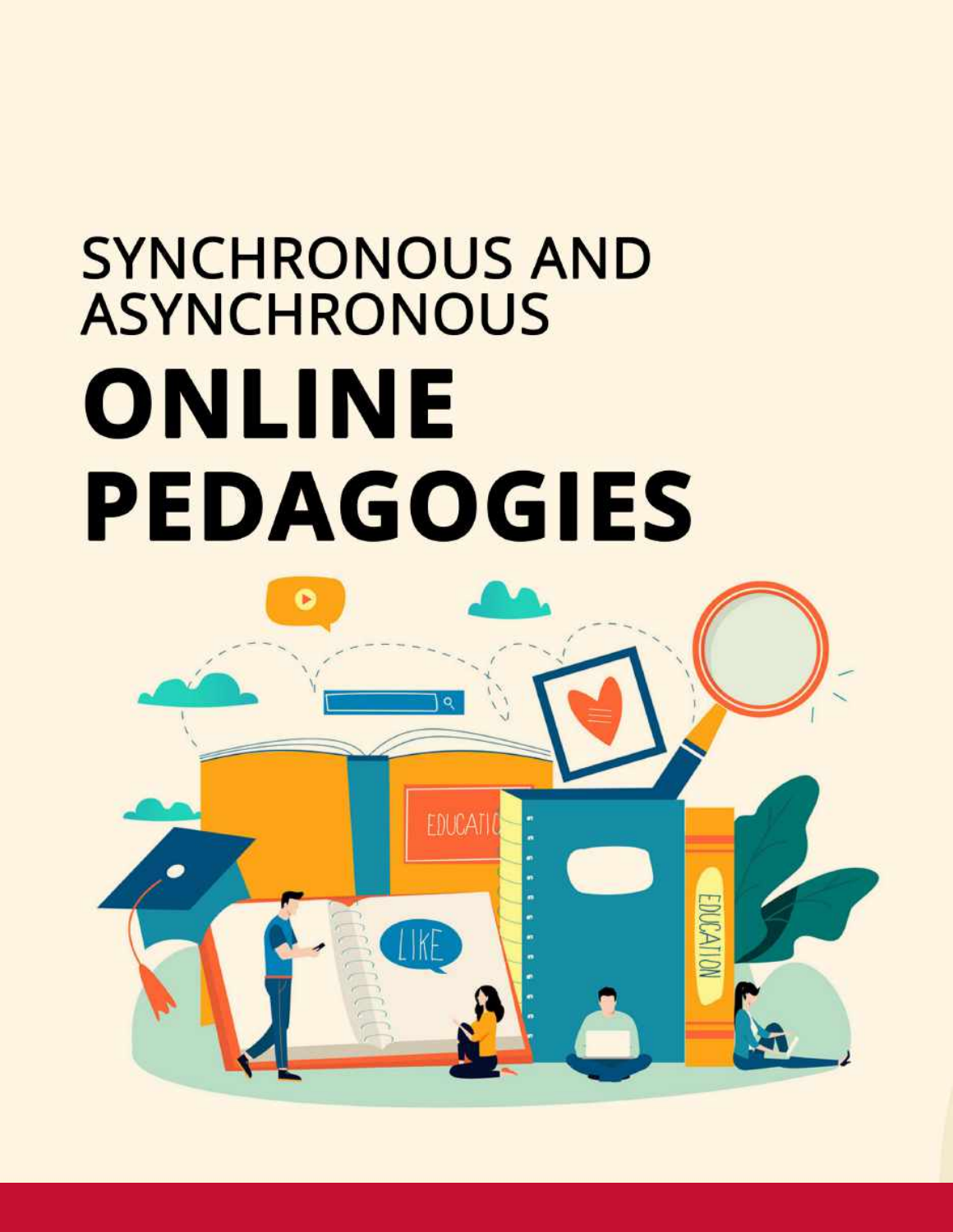#### <span id="page-13-0"></span>**Overview: Defining Small, Medium, and Large Classrooms in an Online Environment**

In an online environment, class size is a significant determinant of the possible forms of classroom engagement. Generally, smaller classes tend to lend themselves to synchronous activities, while larger classes might be more manageable with asynchronous modalities. What constitutes a "small," "medium," or "large," classroom is to some extent framed by the limits of the technology.4 The chart below provides a guide to possible activities based on classroom size. Though these will necessarily vary by discipline and specific course material.

| <b>Type</b> | Participants                     | <b>User Experience</b>                                                                                                                                                                          | <b>Classroom Activity</b>                                                                                                                                                                                                                                                 |
|-------------|----------------------------------|-------------------------------------------------------------------------------------------------------------------------------------------------------------------------------------------------|---------------------------------------------------------------------------------------------------------------------------------------------------------------------------------------------------------------------------------------------------------------------------|
| Small       | Participants<br>$\lt$<br>25      | Depending on device<br>screen size and<br>resolution, it is generally<br>possible to see all<br>participants in a Meet<br>session simultaneously<br>on one screen.                              | <b>Synchronous</b><br>Small breakout<br>session with Zoom<br>"rooms"<br>Guided discussion<br>using Share Screen or<br>shared document<br>Moderated chat<br>discussion<br>Snap polls<br>⊔  <br>Interactive<br>$\Box$<br>Whiteboard                                         |
| Medium      | 25<br>$\,<\,$<br>Participants<50 | It is not possible to see<br>all participants<br>simultaneously, or only<br>with a dual monitor<br>setup. Faculty will have<br>to actively look at who<br>may be participating in<br>the class. | <b>Synchronous</b><br><b>Medium</b> breakout<br>l I<br>sessions with Zoom<br>"rooms"<br>Moderated chat<br>discussion<br>$\Box$ Snap polls<br><b>Asynchronous</b><br>Pre-recorded<br>ப<br>materials by students<br>Short pre-recorded<br>❏.<br>videos by the<br>instructor |
| Large       | 50 < Participants                | Google Meet allows for<br>250 participants and<br>Zoom can handle 100,                                                                                                                          | <b>Synchronous</b><br>Snap polls<br>ப<br><b>Interactive quizzes</b>                                                                                                                                                                                                       |

 $^4$  The upper limits for the number of participants in Google Meet is 250 and Zoom is 100.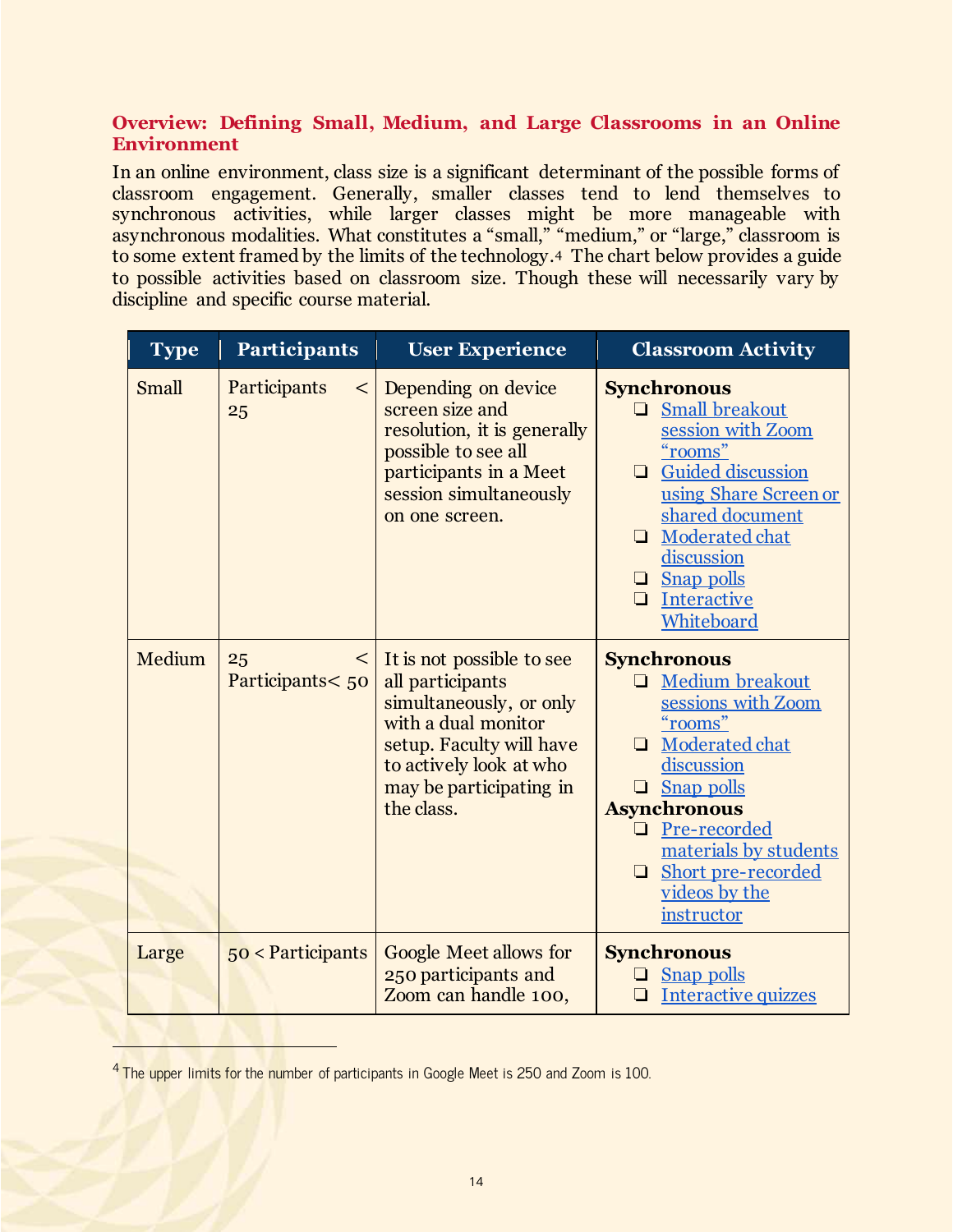| number of visible<br>participants to 100. |  |  | but the majority will not<br>be visible throughout<br>the session.<br>The current cap on the<br>gallery size in Google<br>Meet is 16.<br>The Chrome extension<br>Grid View, increases the | <b>Asynchronous</b><br><b>Pre-recorded lectures</b><br><b>Discussion board</b><br>$\Box$ Integrated quizzes<br><b>E</b> Annotated slides<br>$\Box$ Links to external<br>sources |
|-------------------------------------------|--|--|-------------------------------------------------------------------------------------------------------------------------------------------------------------------------------------------|---------------------------------------------------------------------------------------------------------------------------------------------------------------------------------|
|-------------------------------------------|--|--|-------------------------------------------------------------------------------------------------------------------------------------------------------------------------------------------|---------------------------------------------------------------------------------------------------------------------------------------------------------------------------------|

#### <span id="page-14-0"></span>**Synchronous Pedagogies**

#### <span id="page-14-1"></span>**Overview**

Due to some of the technical limitations of online sessions, synchronous sessions tend to work best with smaller classes. With some modification, many of these pedagogies could equally well be applied to larger classes.

#### <span id="page-14-2"></span>**Small Classrooms (Participants** < **25)**

#### <span id="page-14-3"></span>**Small Breakout Sessions**

In Zoom it is possible to split the online class into "rooms." Zoom has the option to do this automatically through randomization, or by manually allocating specific students into specific groups. Once created, it is possible for the instructor to "float" between rooms and check in on the discussion. This model allows faculty to check in with students on a more personal basis.

- ➢ See: [Zoom Managing Video Breakout Rooms.](https://support.zoom.us/hc/en-us/articles/206476313-Managing-Video-Breakout-Rooms)
- $\triangleright$  Google Meet does not have this capability yet, but there are multiple plugins. One workaround can be found [here,](https://www.claycodes.org/google-meet-breakout-rooms) but it requires some planning and cannot be done "on the fly."

#### <span id="page-14-4"></span>**Guided discussion using Share Screen or shared document**

Provide readings for a class beforehand, assign one or two students as lead discussants for the paper/reading. The leads are meant to lead the discussion on the reading, possibly by preparing a minimal set of slides, if that works for the course/material. The instructor can then supplement the presentation at key points, and engage the rest of the class by asking pertinent questions.

➢ See: [Zoom Share Screen](https://support.zoom.us/hc/en-us/articles/201362153-Sharing-your-screen) [Google Meet Share Screen](https://support.google.com/meet/answer/9308856?hl=en&ref_topic=7290350)

#### <span id="page-14-5"></span>**Moderated discussion using chat**

➢

Not every student may be able to participate in a virtual classroom setting due to either technological or dispositional factors. In such cases, it is still possible for them to participate through the chat features of both Zoom and Google Meet.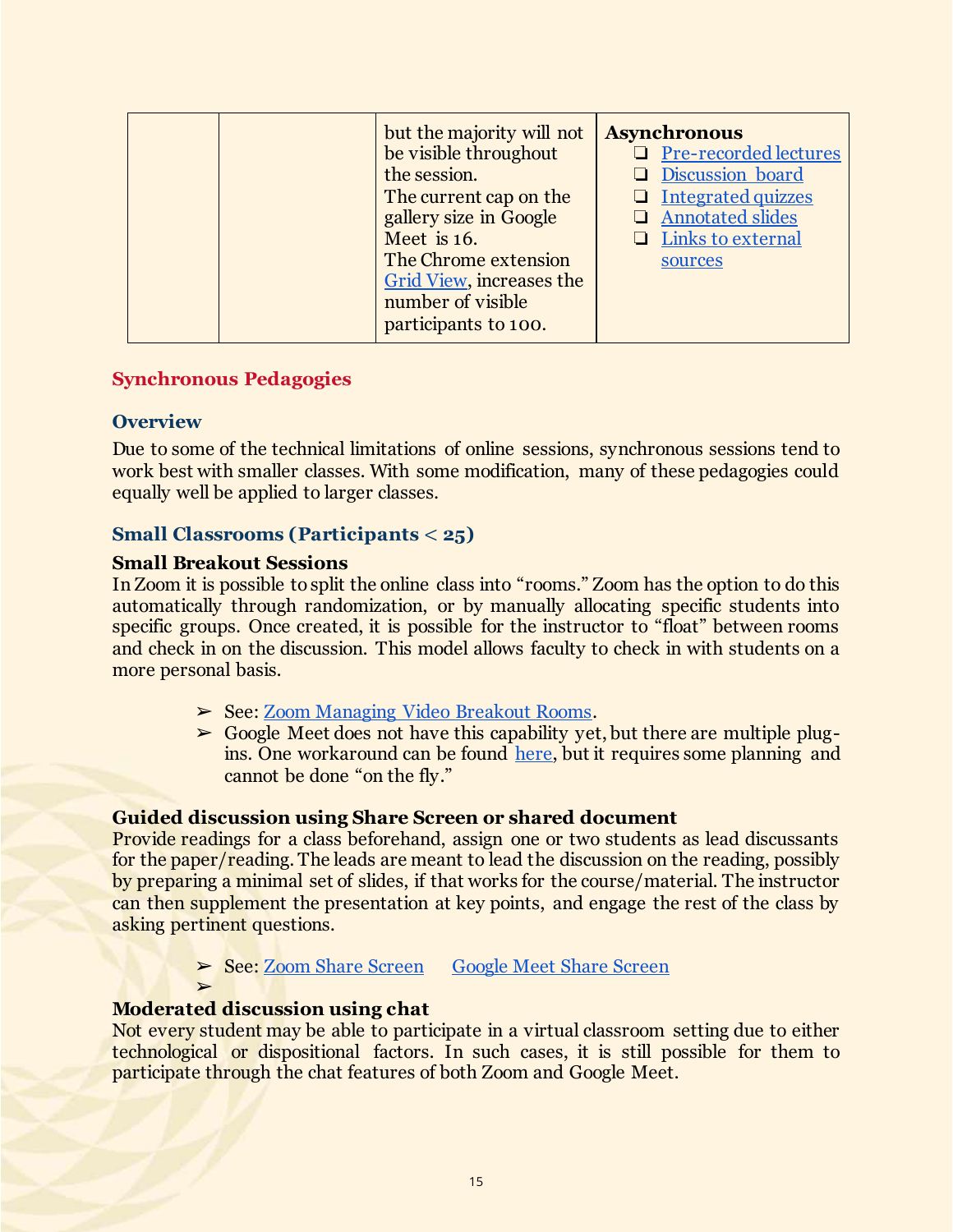- ❏ Possibility 1: Instructor posts question in the chat or shares it on the screen. Students respond to the question in their chat box, and this prompts further discussion.
- ❏ Possibility 2: Instructor designates one student to moderate the discussion. Students who cannot actively participate in the video chat can still listen and respond and interact through the chat.

➢ See: [Zoom In-Meeting Chat](https://support.zoom.us/hc/en-us/articles/203650445-In-Meeting-Chat) [Google Meet In-Meeting Chat](https://support.google.com/meet/answer/9308979?hl=en&ref_topic=7290350)

#### <span id="page-15-0"></span>**Discussion based on snap polls**

Snap polls are a quick way to gauge students' surface-level understanding of a core concept. Ranging from true/false to multiple-choice, questions can be deployed directly during a Zoom session. A discrepancy in answers can solicit a point of clarification.

 $\triangleright$  See [Pollings for Meetings](https://support.zoom.us/hc/en-us/articles/213756303-Polling-for-Meetings)

Google Meet does not have native polling abilities, but there are various add-ons that achieve a similar effect.

➢ See: [Polls for Google Hangouts Chat](https://www.polly.ai/hangouts)

Other options:

➢ See: [Poll Everywhere](https://ctl.stanford.edu/poll-everywhere) [Polls](https://www.sli.do/features-polls)

#### <span id="page-15-1"></span>**Interactive Whiteboards**

Interactive whiteboards allow students to post into one collective space in real time. There are multiple ways of doing this, but the basic point is that students can brainstorm ideas and suggestions.

| <b>Name</b> | <b>Website</b>                     | <b>Tool</b>          | <b>Cost</b>   | <b>Features</b>               |
|-------------|------------------------------------|----------------------|---------------|-------------------------------|
| Wakelet     | www.wakelet.com                    | Allows students to   | Basic is free |                               |
|             |                                    | share materials to a |               |                               |
|             |                                    | board in real time   |               |                               |
| Google      | https://www.google.c Lets students |                      | Free          | Can see who does what on      |
| Docs/Shee   | om/docs/about/                     | collaborate in real  |               | collaborative projects, never |
| ts/Slides   |                                    | time on a shared     |               | lose work (auto saves and can |
|             |                                    | document             |               | see earlier drafts), can      |
|             |                                    |                      |               | hyperlink all needed          |
|             |                                    |                      |               | resources on one set of       |
|             |                                    |                      |               | slides/document               |

One of the challenges with interactive whiteboards is that the standard input device for a computer is a mouse or trackpad. These are very difficult to work with for any length of time. For more sustained usage of an interactive whiteboard there are a number of devices available.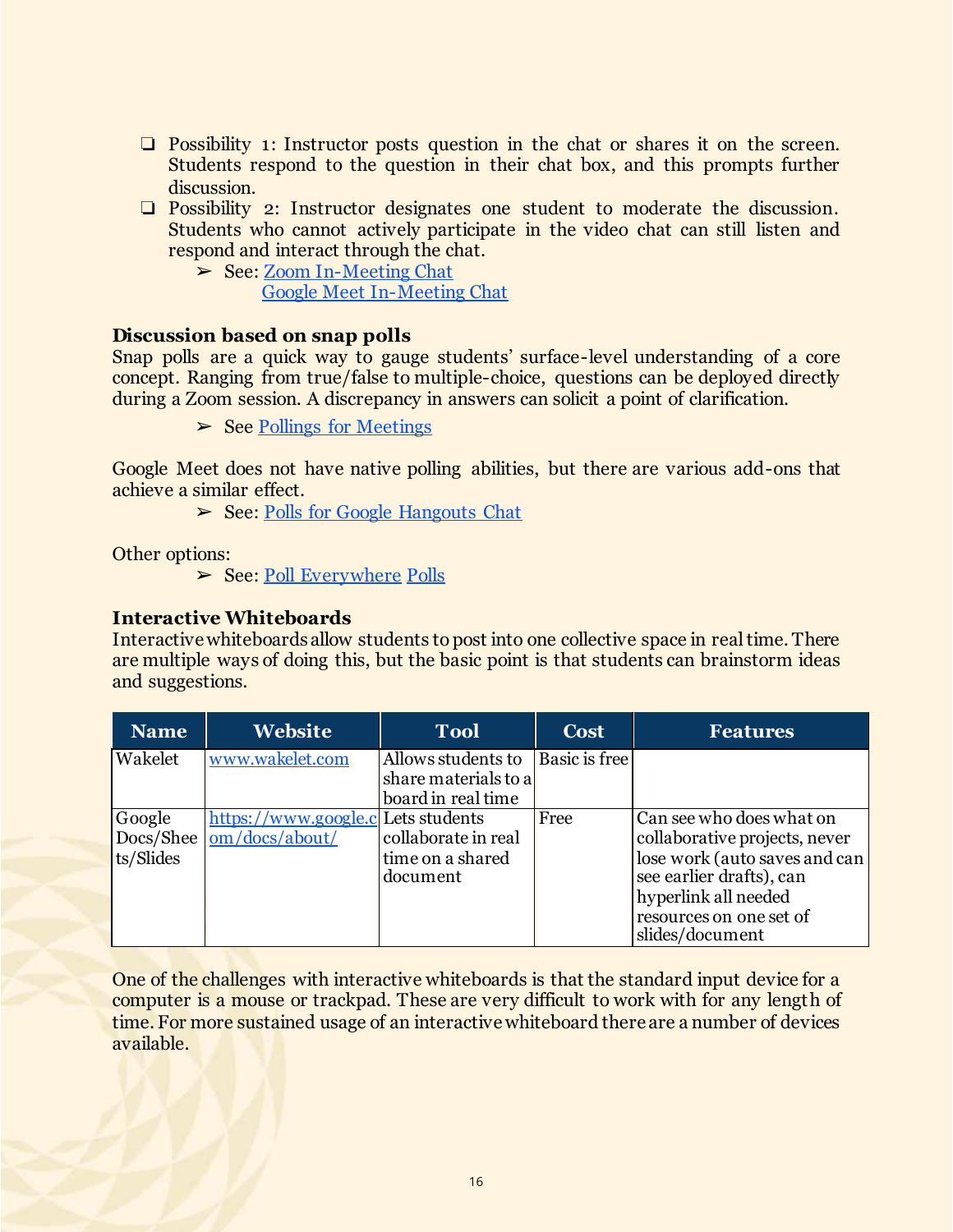#### *Recommended:*

- WACOM One by CTL-672/Ko-CX Medium 8.5-inch x 5.3-inch Graphic Tablet
- A stylus and pad input device that works with multiple pieces of software. Price around ₹8,000
- IT is currently looking into requisitioning some devices for special cases. Please check to see if they are available.

Other tablet devices that are compatible with a stylus also work, but these are more expensive and the setup is more involved.

#### **Working with Interactive Whiteboarding Google Meet**

#### *Whiteboard support (Non-collaborative)*

- 1. Use<https://canvas.apps.chrome/>for whiteboard support.
- 2. Present the tab (where the Canvas is open) in the Google meet to students.

#### *Whiteboard Support (Collaborative)*

- 1. Use<https://jamboard.google.com/>for whiteboard support.
- 2. Present the tab (where the jamboard is open) in the Google meet to students.
- 3. Also create a shareable link of the Jamboard and paste it on the Chat window of Google meet
- 4. Both you and students can write and see the same Jamboard

#### **Working with Interactive Whiteboarding Zoom**

➢ See: [Using annotation tools on a shared screen or whiteboard](https://support.zoom.us/hc/en-us/articles/115005706806-Using-annotation-tools-on-a-shared-screen-or-whiteboard)

#### **Setting up a Whiteboard session without a dedicated input device**

The instructor can join the Google/Zoom Meeting from two devices, simultaneously, say a laptop and a tablet. The latter has to (1) be capable of screen sharing, and (2) support a stylus (e.g. Apple Pencil) that allows the instructor to write on the tablet. The instructor can share the tablet's screen, which doubles up as the whiteboard. The other device (laptop) can be used for sharing the instructor's video, and/or monitoring chat messages with student queries.

#### <span id="page-16-0"></span>**Medium Classrooms (25** < **Participants** < **50)**

#### <span id="page-16-1"></span>**Medium breakout sessions**

Medium breakout sessions with Zoom "rooms". Here the same principle as the "small" breakout session applies. The difference is that the groups might grow to become inordinately large. A possible solution is to deputize a more advanced student to lead the discussion, and report out upon the completion of the specified task.

➢ See [Zoom Managing Video Breakout Rooms.](https://support.zoom.us/hc/en-us/articles/206476313-Managing-Video-Breakout-Rooms)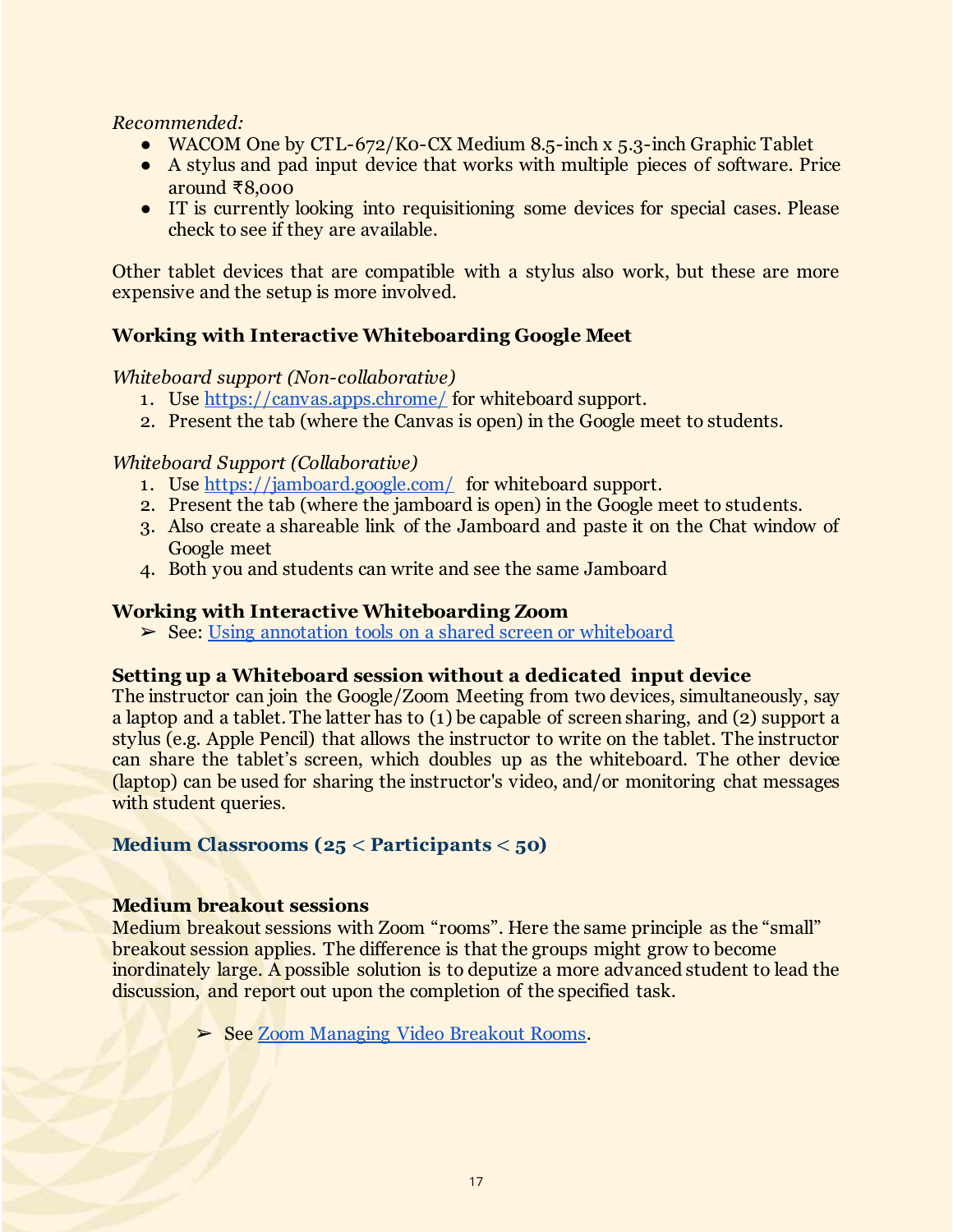#### <span id="page-17-0"></span>**Large Classrooms (50 < Participants)**

#### <span id="page-17-1"></span>**Lectures with Interactive Quizzes**

It is possible to create slideshows and other lecture materials that incorporate interactive quizzes. In some cases, these can be deployed live, in other modalities they can be used for pre-recorded material. The quizzes are a way to assess real-time understanding of the covered materials.

In Google Meet quizzes can be deployed using Google Forms. The score on the quiz is automatically imported into the Classroom Gradebook.

<span id="page-17-2"></span>➢ Instructional video: Coming Soon

Interactive quizzes can also be created with Camtasia. This process is substantially more involved and the grades will not export to Google Classroom automatically. The advantage is that the video and the quiz can be deployed in an asynchronous environment.

#### <span id="page-17-3"></span>**Asynchronous Pedagogies**

#### **Overview**

Not all learning needs to happen within the confines of the allotted meeting slots, and it may be more beneficial for the instructor and the student to re-think the structure of the course in a remote learning environment. These pedagogies are particularly useful when managing a large class.

#### <span id="page-17-4"></span>**Medium Classrooms (25** < **Participants** < **50)**

#### <span id="page-17-5"></span>**Pre-recorded materials by students**

Students can "teach" a particular component of the class by preparing a video presentation in advance of the lecture. Given the constraints of synchronous online communication, this might be a good way to circumvent bandwidth requirements for large classes. There are several collaborative software options available for students to put together the video. The most straightforward way is to encourage students to schedule a Zoom or a Meet session and then record themselves.

➢ See: [Zoom](https://support.zoom.us/hc/en-us/sections/200208179-Recording) Meet [Quicktime](https://support.apple.com/guide/quicktime-player/record-your-screen-qtp97b08e666/mac) (Mac only)

#### <span id="page-17-6"></span>**Large Classrooms (50 < Participants)**

#### <span id="page-17-7"></span>**Pre-Recorded Lectures**

For large classes, discussion may not be an option. There are several ways in which lectures can be pre-recorded and sent to students. It may not be necessary to create one lecture in its entirety, which can be both time consuming and not very engaging for students. Instead, breaking up long lectures into several shorter topic-based sections may be a more optimal option.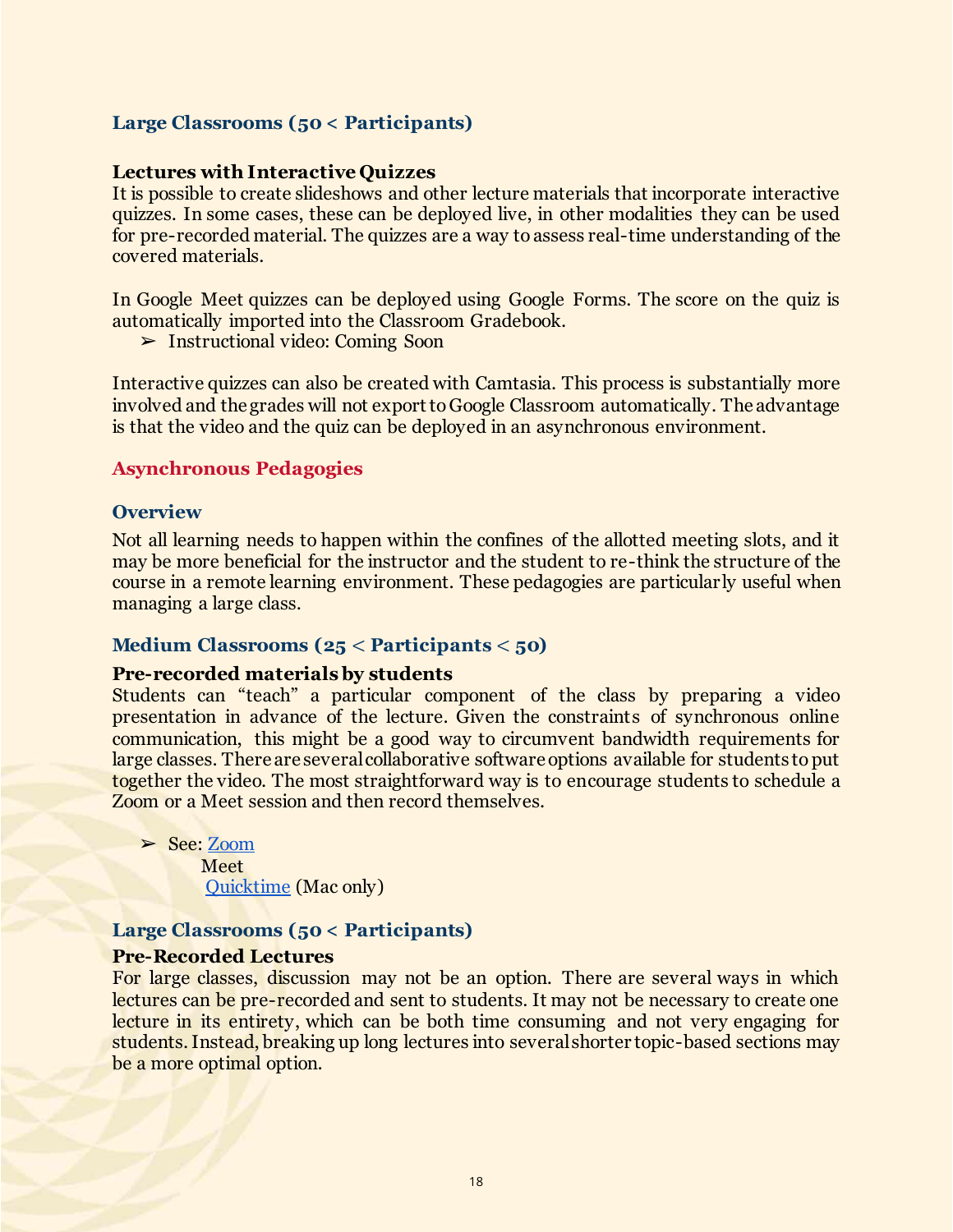If you are creating a pre-recorded lecture in a short time frame, consider a few simple tips.<sup>5</sup>

- ❏ Provide an explicit roadmap at the beginning.
- ❏ Break down the lecture into shorter segments. A long pre-recorded lecture can be deadly boring to watch.
- ❏ Intersperse the lecture clips with reflection questions for the students to consider. Try to make the learning experience "inductive" rather than entirely didactic.
- ❏ Speak to the student, not to the camera.
- $\Box$  Insert yourself a personal story, humor, or editorial commentary into the lecture.

You don't need to pre-record the entire lecture. Instead, you can pre-record certain segments of your lecture, such as material you want the students to reflect on before class, and leave the rest to the in-class session. Pre-recording and live needn't be substitutes; they can serve as powerful complements too.

Accessibility tips when recording videos:<sup>6</sup>

- ❏ Enable Closed Captioning in Google Meet for videos.
- ❏ Keep recordings under 10 minutes.
- ❏ Verbally describe any images or props you show in the video or include textual descriptions below the video.

Adding Interactivity

It is possible to integrate quizzes in a video lecture using Camtasia. This process is time consuming on the front end, but once created the video and questions can be reused in subsequent semesters.

Another option is to upload lecture videos to YouTube and then embed those videos in a Google Quiz. Students watch part of the lecture, and subsequently answer questions. Although visually clunkier, this has the added advantage of directly exporting the quiz score to Google Classroom.

➢ See: [Creating interactive quizzes with Google Forms](https://www.youtube.com/watch?v=fOitd8ub6Fs&t=205s)

Suggested Tools:

➢ See: [Camtasia](https://www.techsmith.com/video-editor.html)

 [How to Record your Lecture with PowerPoint in Zoom](https://www.youtube.com/watch?v=i81PkuCMZiY) Google Meet

<sup>&</sup>lt;sup>5</sup> "Best Practices: Online Pedagogy," accessed April 4, 2020, https://teachremotely.harvard.edu/best-practices.

<sup>&</sup>lt;sup>6</sup> Cornell Resource Library. "Getting Started with Panopto." Cornell University, accessed: 03/04/2020. URL: <https://canvas.cornell.edu/courses/1848/pages/getting-started-in-panopto>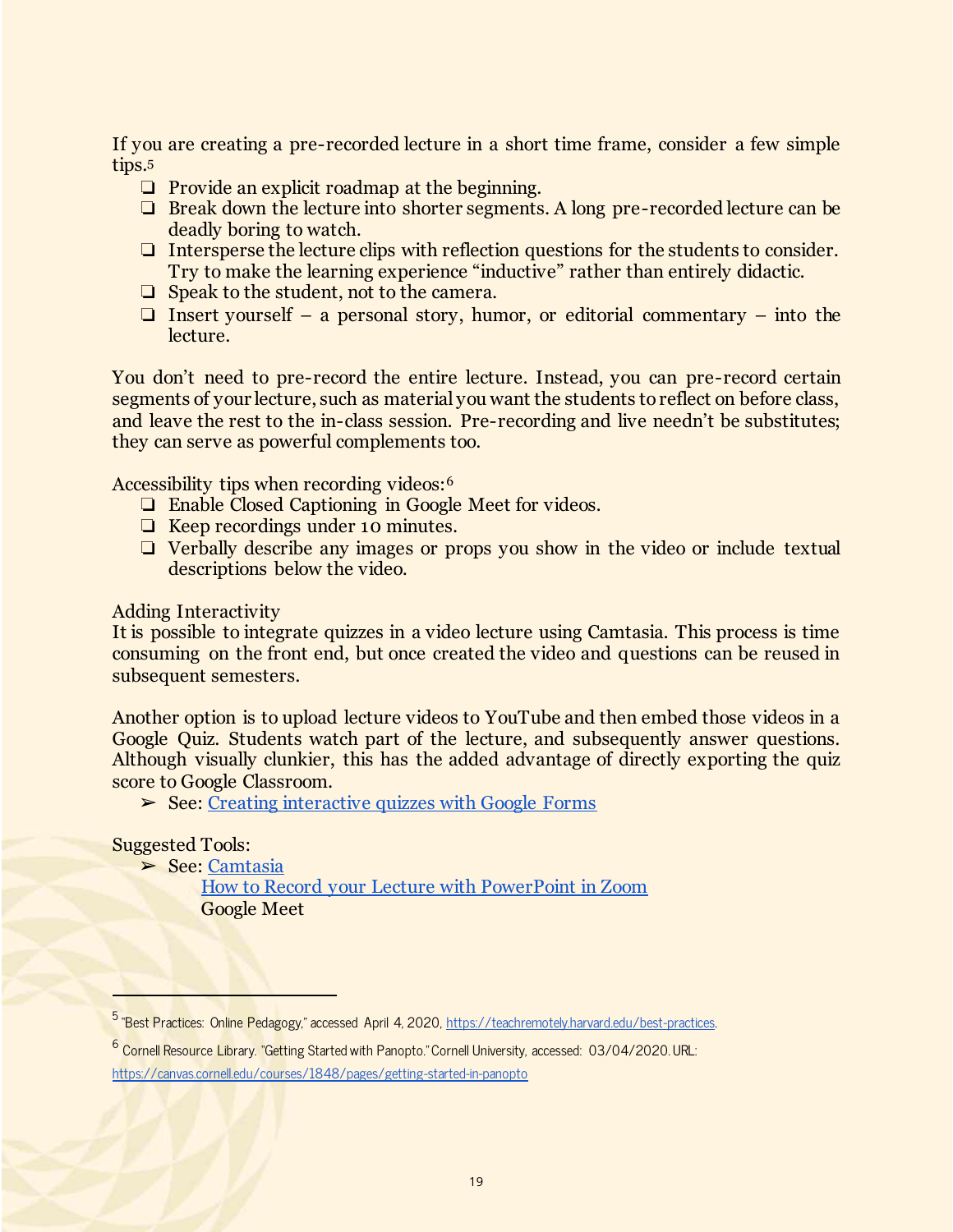#### <span id="page-19-0"></span>**Discussion Board<sup>7</sup>**

To remove technical hurdles and to ensure that students are able to engage with peers and each other in a discussion-based class, you might choose to move student discussion to an asynchronous format. Create a discussion forum to facilitate communication, encourage students to interact, ask questions and respond to discussion prompts.

Pedagogical recommendations:

- $\triangleright$  Craft discussion questions to be as clear and as specific as possible so that students can build off of the question for a sustained response.
	- See [Stanford TeachingCommons' "Designing Effective Discussion](https://teachingcommons.stanford.edu/resources/teaching/student-teacher-communication/designing-effective-discussion-questions) [Questions"](https://teachingcommons.stanford.edu/resources/teaching/student-teacher-communication/designing-effective-discussion-questions)
	- See ["Conversation Starters: Orchestrating Asynchronous Discussion to](https://www.glosole.org/conversation-starters-orchestrating-asynchronous-discussion-to-build-academic-community-among-first-year-writers.html) [Build Academic Community among First-](https://www.glosole.org/conversation-starters-orchestrating-asynchronous-discussion-to-build-academic-community-among-first-year-writers.html)Year Writers" by Dan Seward
- $\geq$  Assign roles to students so that they understand when and how they might respond to you or their peers. For example, students might "role play" as particular kinds of respondents or you might ask them to do particular tasks (e.g. be a summarizer, a respondent, a connector with outside resources).

Google Classroom will allow you to create discussion questions for students, and moderate the discussion in various ways. Responses to the discussion questions can also be graded and automatically recorded in Classroom's gradebook.

➢ See: [Create a discussion question in Google Classroom](https://support.google.com/edu/classroom/answer/6020293?co=GENIE.Platform%3DDesktop&hl=en)

#### <span id="page-19-1"></span>**Annotated Slides**

Pre-recording lectures can be very labor intensive. To simplify matters, one can also send the slide deck with notes. This "low-tech" solution is actually beneficial to students who have bandwidth issues and cannot watch the lectures in real-time or as a recording. For some students this is actually an easier way to learn than listening.

#### <span id="page-19-2"></span>**Links to external sources**

Although never a replacement for your own teaching, there is a wealth of learning material available online. Some core concepts in your discipline may have been covered by other educators. It does not always make sense to reinvent the wheel, especially when faced with a time crunch.

 $\triangleright$  See: [Jove](https://www.jove.com/) [ibiology](https://www.ibiology.org/)

<sup>&</sup>lt;sup>7</sup> Cohn, Jenae and Beth Seltzer, "Teaching Effectively During Times of Disruption," Google Docs, accessed April 5, 2020, [https://docs.google.com/document/d/1ccsudB2vwZ\\_GJYoKlFzGbtnmftGcXwCIwxzf-jkkoCU/preview?usp=embed\\_facebook.](https://docs.google.com/document/d/1ccsudB2vwZ_GJYoKlFzGbtnmftGcXwCIwxzf-jkkoCU/preview?usp=embed_facebook)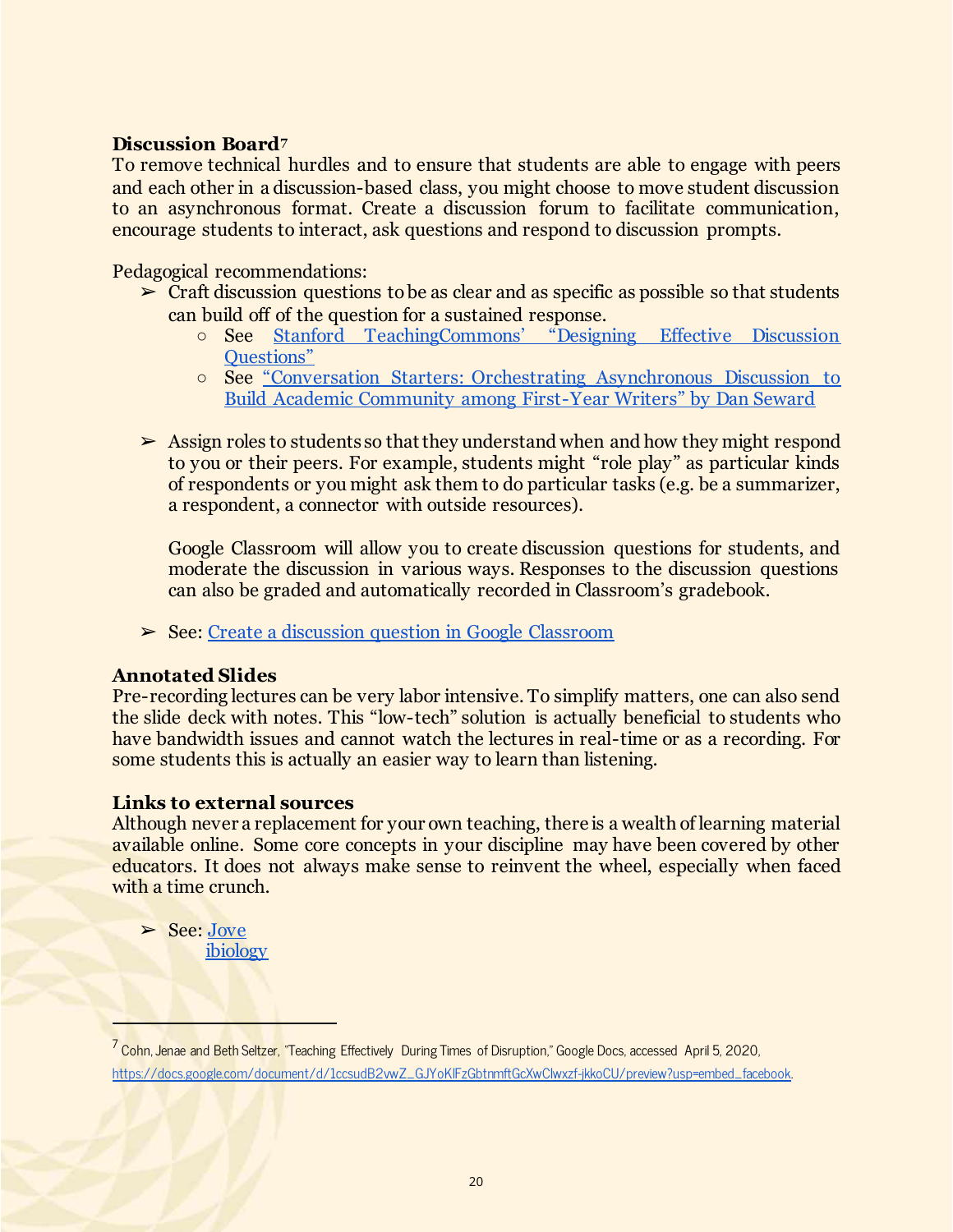## EXAMINATION **AND GRADING**

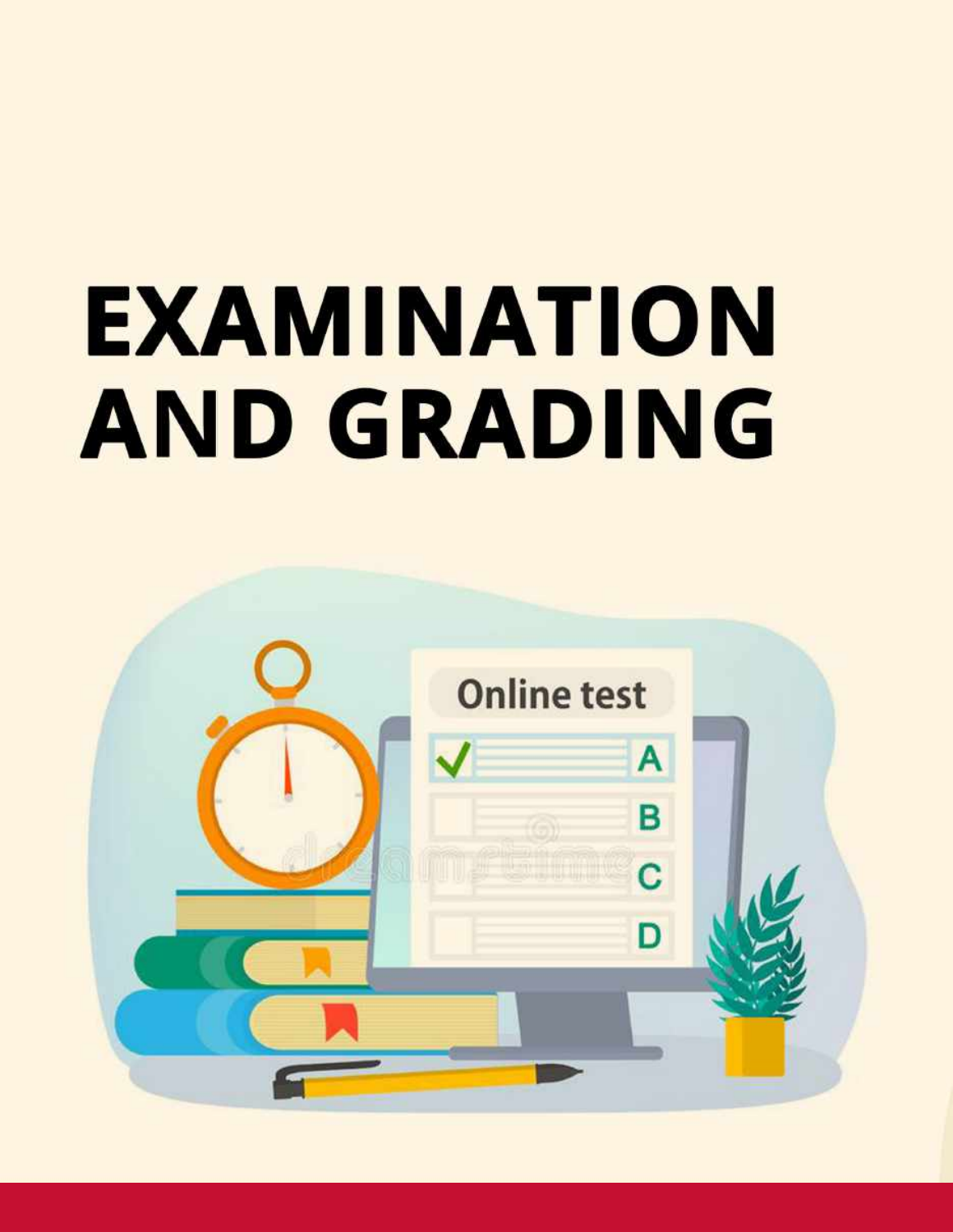#### <span id="page-21-0"></span>**Overview: Low Stakes and High Stakes Assignments**

In *Engaging Ideas*, John Bean broadly defines two types of assessment in the classroom: low-stakes and high-stakes.<sup>8</sup> Low-stakes are weighted lower percentage-wise, but are more frequent and informal, high-stakes assignments are weighted higher but more infrequent. Both types of assignments are valuable measures of student engagement and learning. In a remote setting, there may be a need for more frequent "low-stakes" assignments to encourage student engagement. Meanwhile, "high-stakes" assignments are a valuable way to assess student mastery of content, but, given the online setting, are more susceptible to academic dishonesty.

#### <span id="page-21-1"></span>**Low Stakes Assignments**

#### **Entry Slips/Exit Slips**

Before the start of class students come up with a critical question about the material they were meant to prepare for that day. At the end of the session they make clear what they learned and how they would answer the question they posed. A very simple grading scheme of check+, check, check-, or 3, 2, 1 can make grading these relatively quick, while at the same time gauging student participation.

#### <span id="page-21-2"></span>**Automated Quizzes**

This could be done through mechanisms like the Quiz feature of Google Classrooms. The instructors can prepare quizzes based on the material covered every week. There are a range of possible quiz question types, including: short answer, long answer, multiple choice, multiple select, and more complex question types.

#### <span id="page-21-3"></span>**High Stakes Assignments**

#### <span id="page-21-4"></span>**Exams**

Generally proctoring exams in an online environment is very challenging. The level of student surveillance required to make sure there is no academic dishonesty during synchronous exams, also enhances the chances of technical problems for students. Even with a high level of surveillance, it is not possible to guarantee that students will not engage in academic dishonesty. If there is no other way to do the assessment for a course special arrangements can be made with IT for online synchronous proctoring.

#### <span id="page-21-5"></span>**Modified Take Home Exams**

Depending on the course being offered, instructors can decide to offer take home exams, which could be "open book" and "open internet." The idea is to create a set of questions that help students provide logical arguments, or design choices for the possibly openended set of questions being posed to them. The exam can be posted on Google Classroom and made available at a specific date and time. The various question types available in the

<sup>&</sup>lt;sup>8</sup> Bean, John C. *Engaging Ideas: The Professor's Guide to Integrating Writing, Critical Thinking, and Active Learning in the Classroom.* The Jossey-Bass Higher and Adult Education Series. 2nd ed. San Francisco: Jossey-Bass, 2011.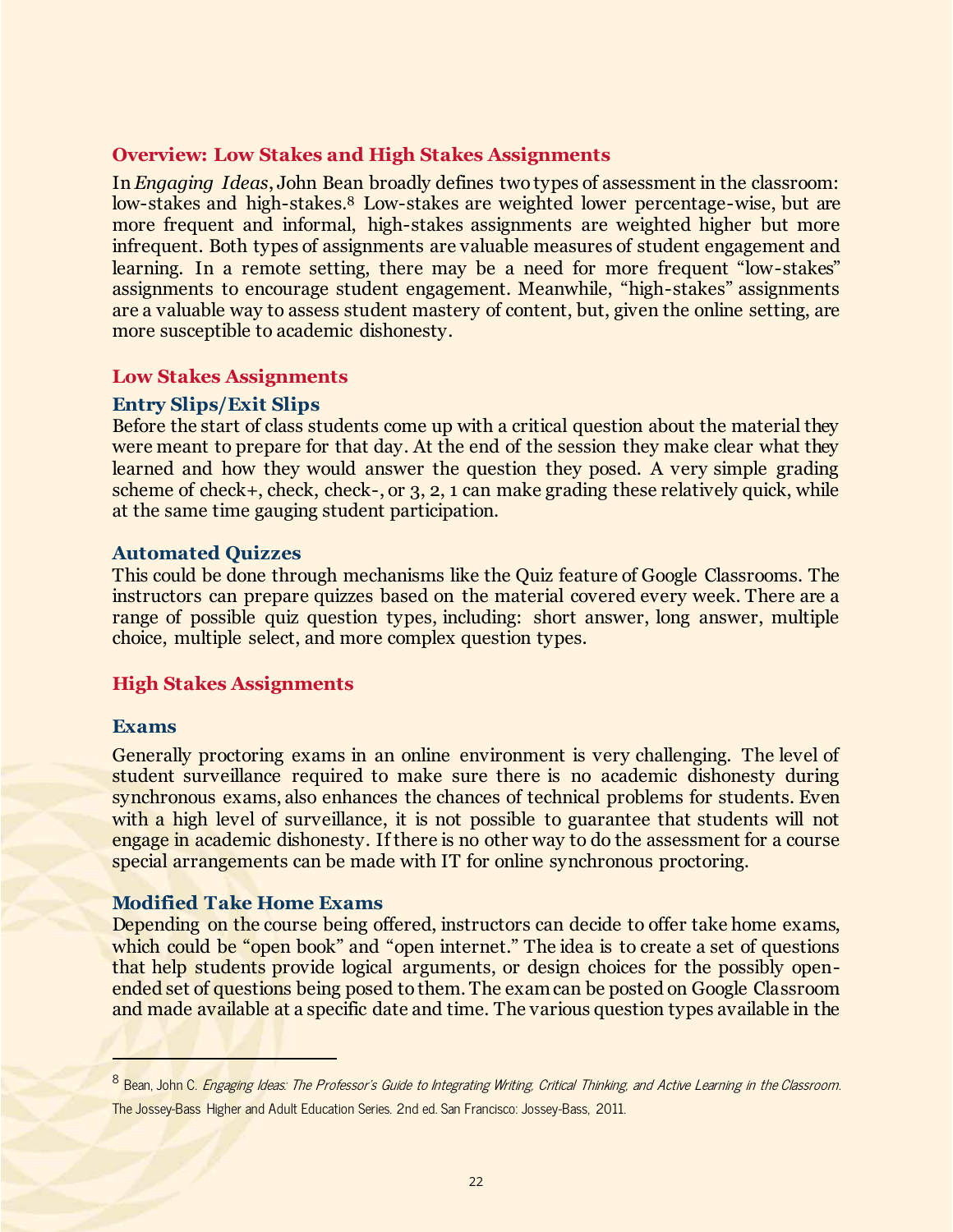Google Classroom Quiz feature, should be able to cover most exam types. Otherwise, students can also submit a file as their response.

#### <span id="page-22-0"></span>**Take Home Exams and Academic Dishonesty**

The possibility of illicit or collaborative exploitation of intellectual resources is particularly high with regard to take-home exams. There is no way to guarantee that a student does not consult unsanctioned resources. There are several ways to mitigate the possibility or make it less desirable:

**Fixed time window:** Deploying and receiving the exam in a specific window of time prevents the possibility of collaboration and other forms of academic dishonesty. Google Classroom will allow you to regulate when the exam is posted and lock when the exam can be received. Note that students have expressed that this method can be quite stressful, because if there is a power outage or another technical issue it could prevent them from turning in the exam on time.

**Similarity check:** Google Classroom now has an integrated similarity check that can be used for exams. Alternatively, exams can be passed through Turnitin to check whether students directly copied answers.

➢ See: [Best Practices for Online Exam Design - Pepperdine University](https://community.pepperdine.edu/seaver/center-teaching-excellence/keep-on-teaching/online-tests.htm)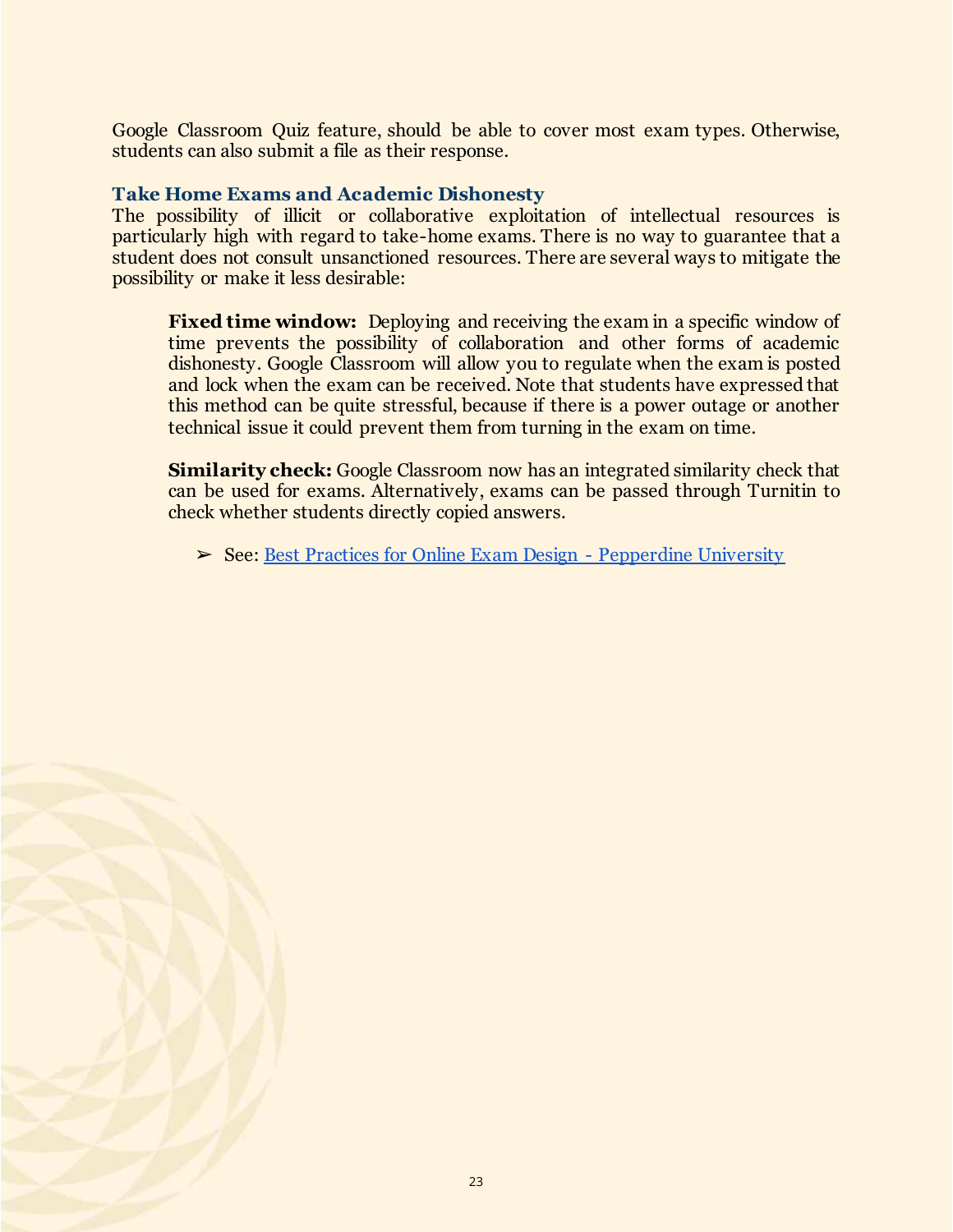# LABORATORY **COURSES**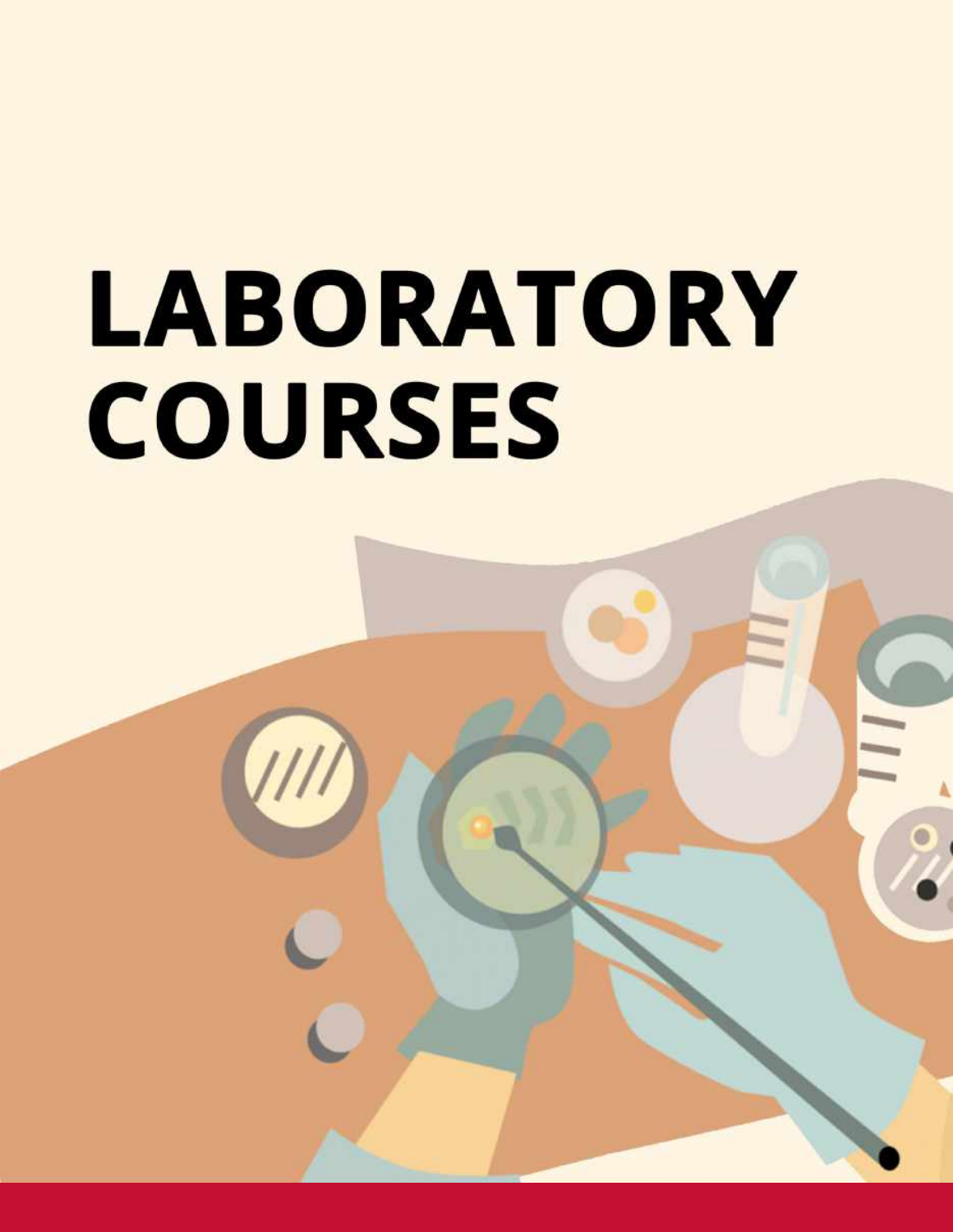Unlike theory-based courses, practical courses are generally of longer durations and require specialized infrastructure support. In addition to this, moving practical courses online results in students taking more time to become familiar with the learning material, internalize how(s) and why(s) of each step in the practical and critically analyse the concepts presented. Their peer-learning ecosystem is also disrupted. Therefore online teaching/learning of such courses may not provide the desired result and learning experience. However, some of the suggestions below may be helpful, to a certain extent, in learning the subject matter and building relevant and useful skill(s)-set :

#### 1. **Re-organizing of the order of courses between monsoon and spring semester.**

 $\geq$  Lab courses scheduled in monsoon 2020 may be shifted (postponed) to spring 2021, and replacement theory based courses scheduled in spring 2021 may be brought forward to be taught in the monsoon 2020 semester.

#### 2. **In case reorganization of courses as mentioned in #1 (above) is not possible, the course coordinators may consider,**

a. **Re-evaluate learning objectives and outcomes** by re-designing the course curriculum to incorporate *in-silico* experiments/demonstrations and/or analysis of data obtained from these experiments/demonstrations..

#### b. **Livestream / Recorded demonstrations of the laboratory experiments**

The course coordinators and/or instructional support staff may demonstrate the experiments in the lab and choose to stream the experiment demonstration live (synchronous) or record pictures/ videos of different parts of the experiments (asynchronous). The gathered data could be shared with the students to analyse and make observations. If possible, the students may be allowed to perform these experiments upon their return to the campus.

#### c. **Virtual Labs**

There are a number of ways (listed below) that allow students to approximate laboratory experience through active participation rather than passive observation, virtually. Most of the virtual labs listed in the link below are extremely discipline specific and there is a significant range in quality, but might off[er a temporary stopgap, until the](https://docs.google.com/spreadsheets/d/18iVSIeOqKjj58xcR8dYJS5rYvzZ4X1UGLWhl3brRzCM/htmlview) students return to the campus:

[https://docs.google.com/spreadsheets/d/18iVSIeOqKjj58xcR8dYJS5r](https://docs.google.com/spreadsheets/d/18iVSIeOqKjj58xcR8dYJS5rYvzZ4X1UGLWhl3brRzCM/htmlview) [YvzZ4X1UGLWhl3brRzCM/htmlview](https://docs.google.com/spreadsheets/d/18iVSIeOqKjj58xcR8dYJS5rYvzZ4X1UGLWhl3brRzCM/htmlview)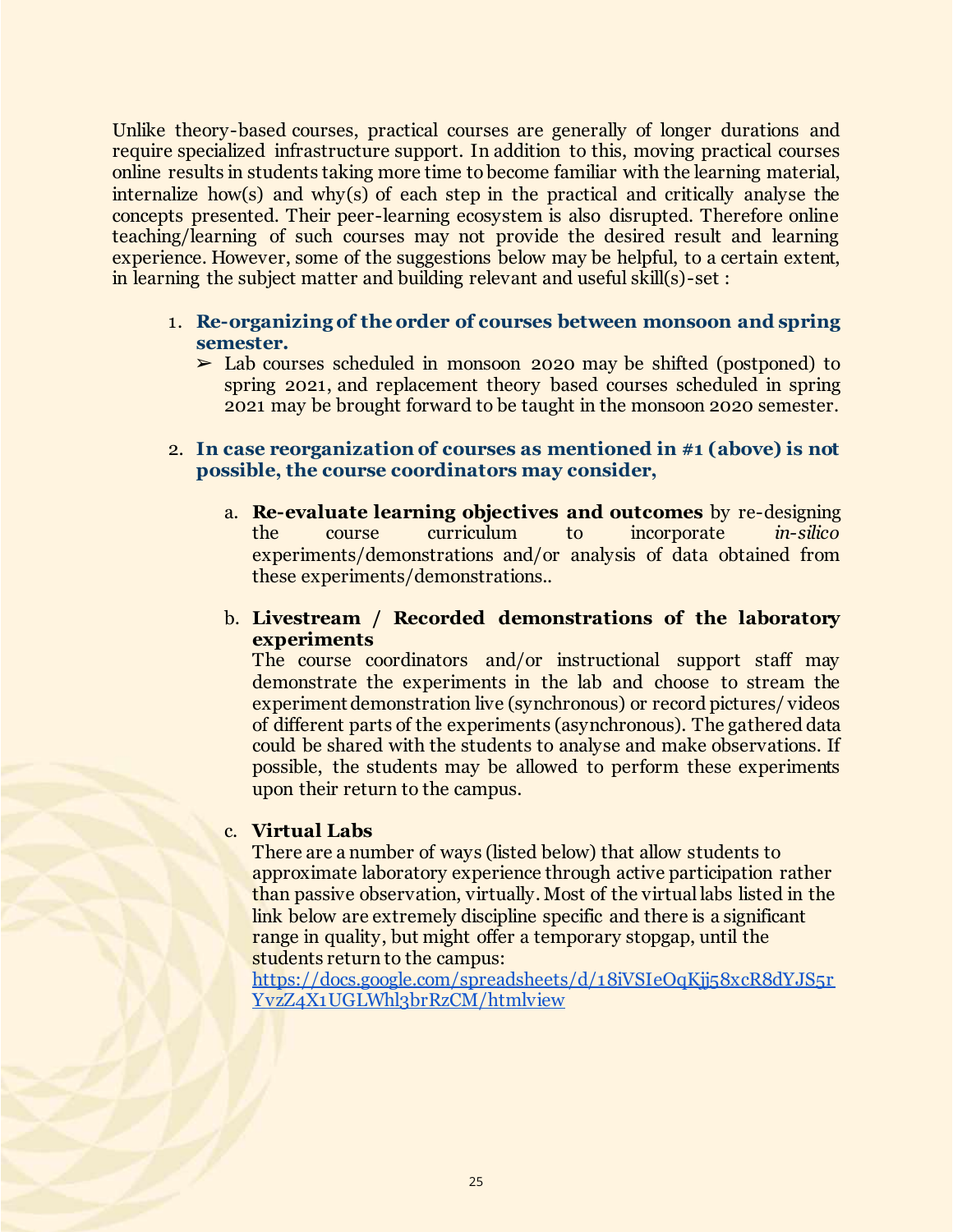# OFFICE HOURS

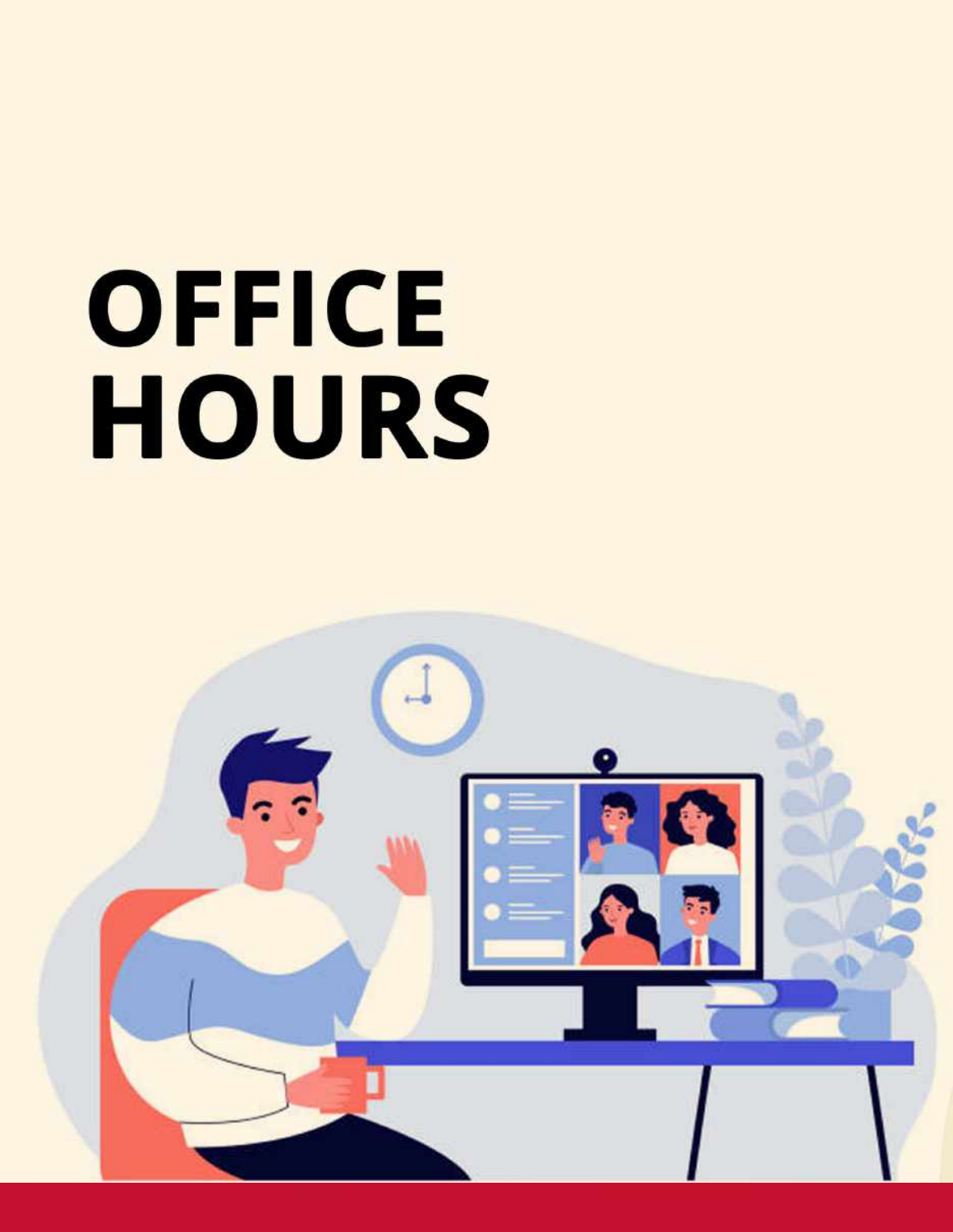#### <span id="page-26-0"></span>**Office Hours**

Meeting students outside of class hours can be a challenge. Although it is possible to schedule a running Google Meet for office hours and propagate it in the course calendar, there is no way to anticipate who will show up, or to establish a queue for students. One efficient way to schedule office hours is through the scheduling software [Calendly.](http://calendly.com/) You can create meeting slots for your students who can then sign up. If a student signs up, it will place that meeting on your Google calendar, and block the slot for other students. You can also change your availability on the calendar, so you never need to inform students of when your office hours are, just give them the link.

➢ See: [Connect Calendly to Zoom](https://help.calendly.com/hc/en-us/articles/360010008093-Zoom)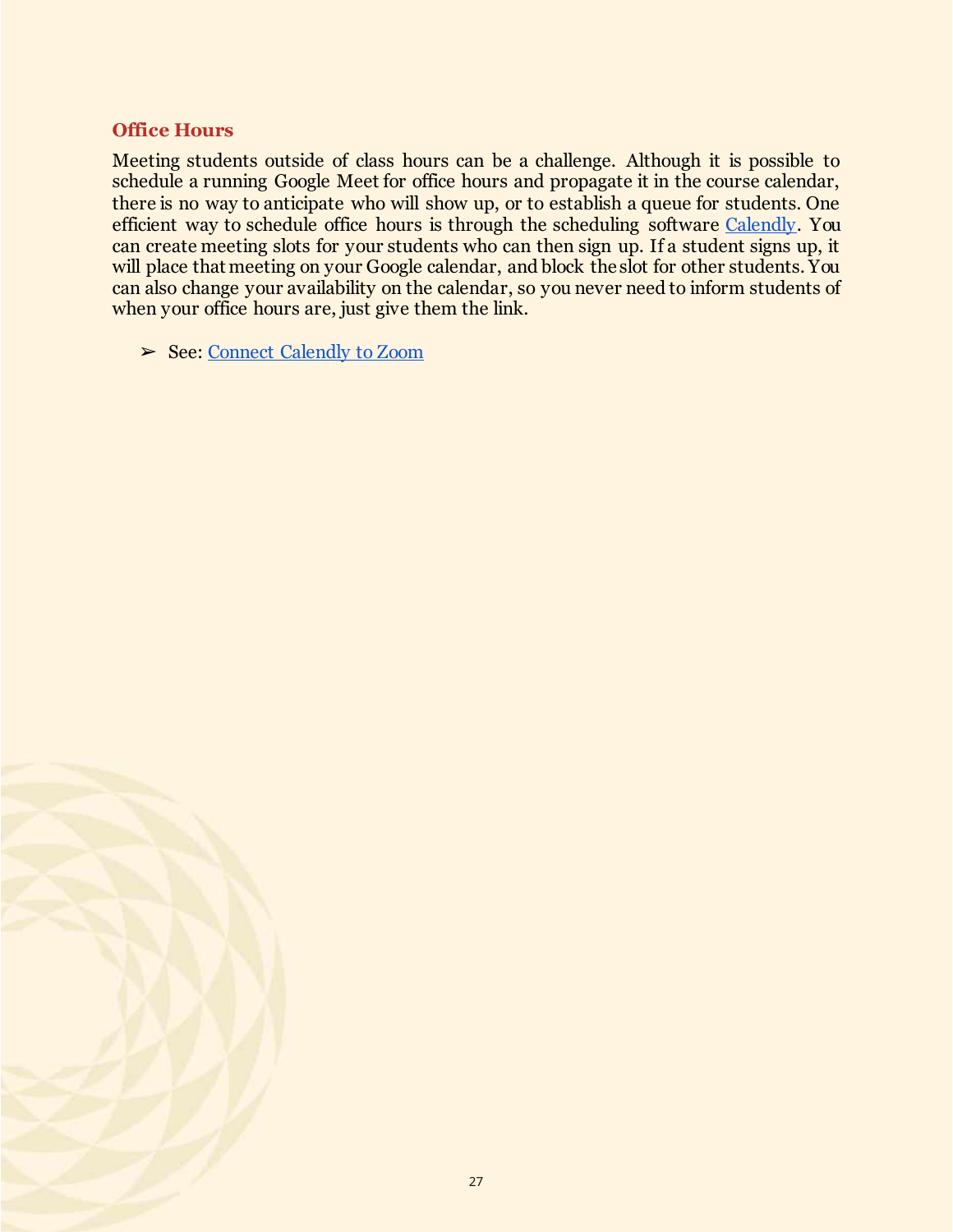# ACADEMIC INTEGRITY

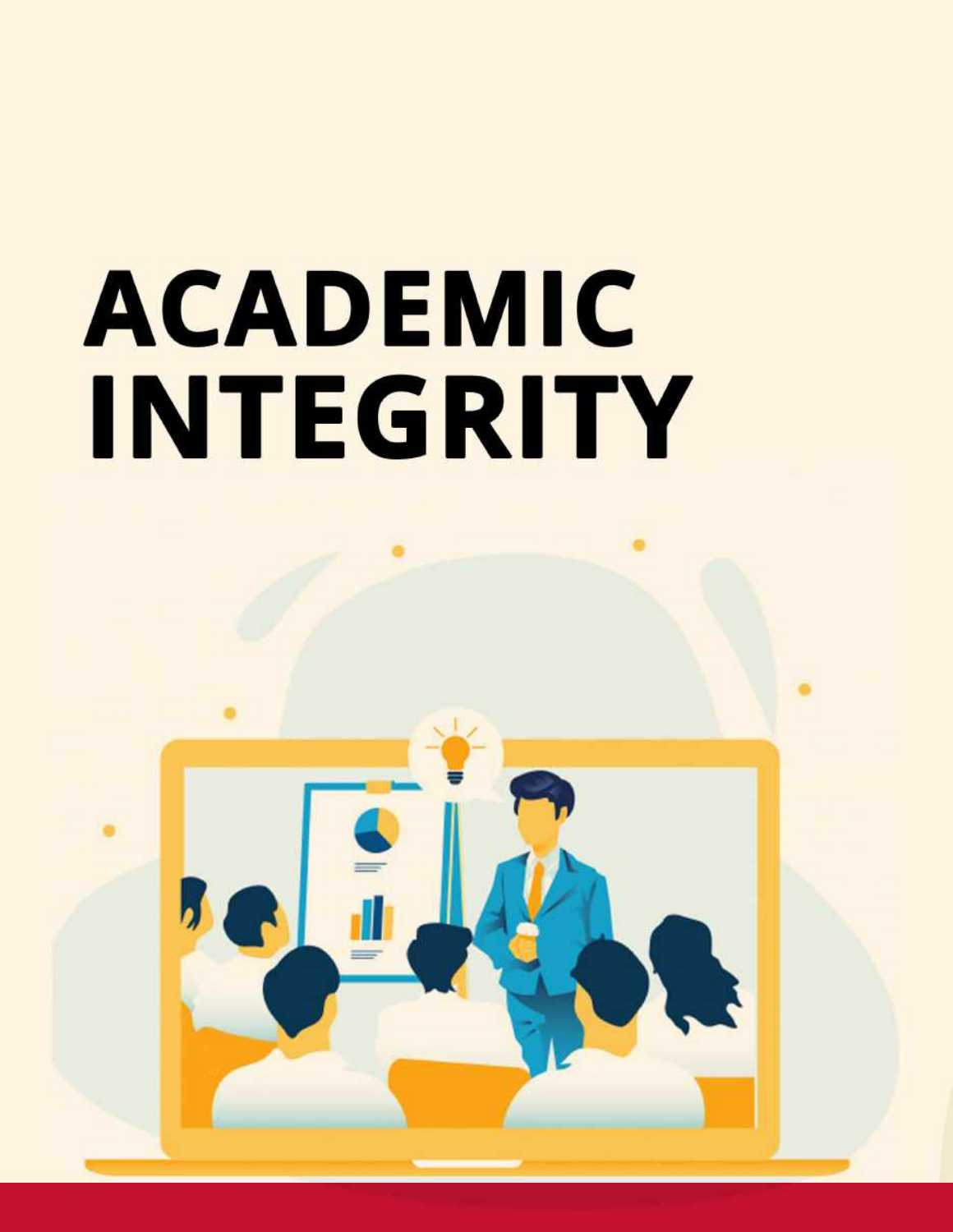#### <span id="page-28-0"></span>**Academic Integrity**

The remote learning environment brings with it a different set of challenges with regard to academic integrity. Fortunately, many of the core principles that help prevent academic dishonesty in an in-person classroom also apply to a virtual classroom. In general, it is better to prevent academic dishonesty through assignment design and deployment than through punitive means after the fact.<sup>9</sup>

- 1. Ask open-ended critical questions that require unique answers.
- 2. Scaffold large assignments into smaller parts that help you track student progress, and reduce the chance of plagiarism.
- 3. Students are more likely to commit academic dishonesty on a singular high-stakes assignment than several low-stakes assignments cumulatively worth the same weight. Spreading assignments out over the course of the semester can lower student anxiety, and reduce the need to resort to getting non-sanctioned support for an assignment.
- 4. Academic dishonesty is not the same in every course or even for every assignment. Be explicit as to what resources students can use to complete their assignment. May they consult old exams? Work with fellow students on a paper? Work with material they wrote for a previous class? Clarifying what constitutes academic dishonesty for a specific assignment can prevent misunderstandings.
- 5. Students are less likely to cheat when the scope and requirements for an assignment are clear.
- 6. Explicitly stating that you use plagiarism prevention software, and demonstrating the software can act as a strong deterrent.
- 7. Reminding students of the Academic Integrity policy and the consequences of committing a violation has been shown to reduce cheating.
- 8. Allowing students to signal in their paper when they are uncertain about how to use a source can create a productive learning moment.

<sup>&</sup>lt;sup>9</sup> Some of the language here has been adapted from the site on Remote Learning and Academic Integrity created by the Library and Technology services department at Lehigh University. "Remote Learning and Academic Integrity | Library & Technology Services." Accessed August 4, 2020. [https://lts.lehigh.edu/remote-learning-and-academic-integrity.](https://lts.lehigh.edu/remote-learning-and-academic-integrity)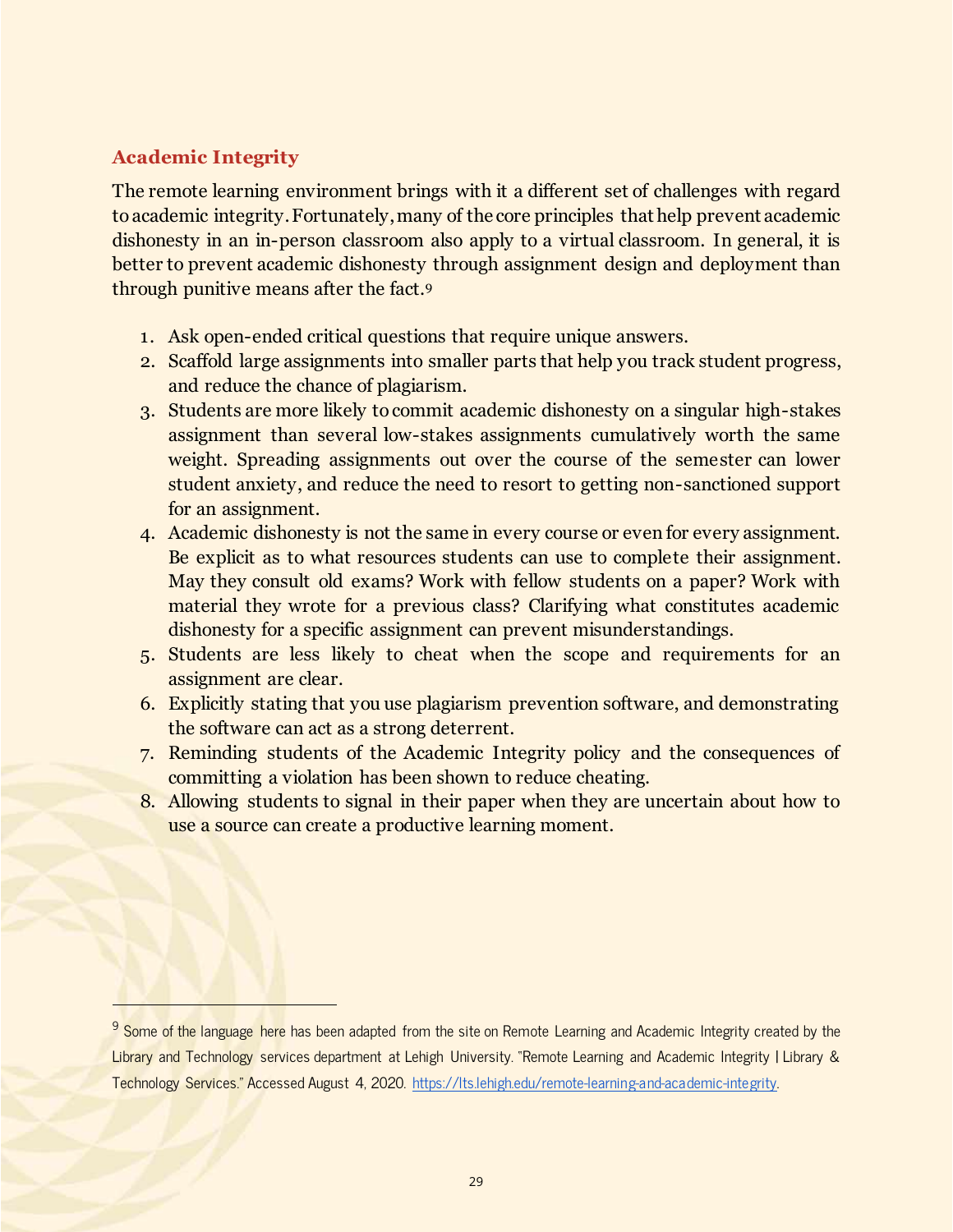## STUDENT **RECOMMENDATIONS**

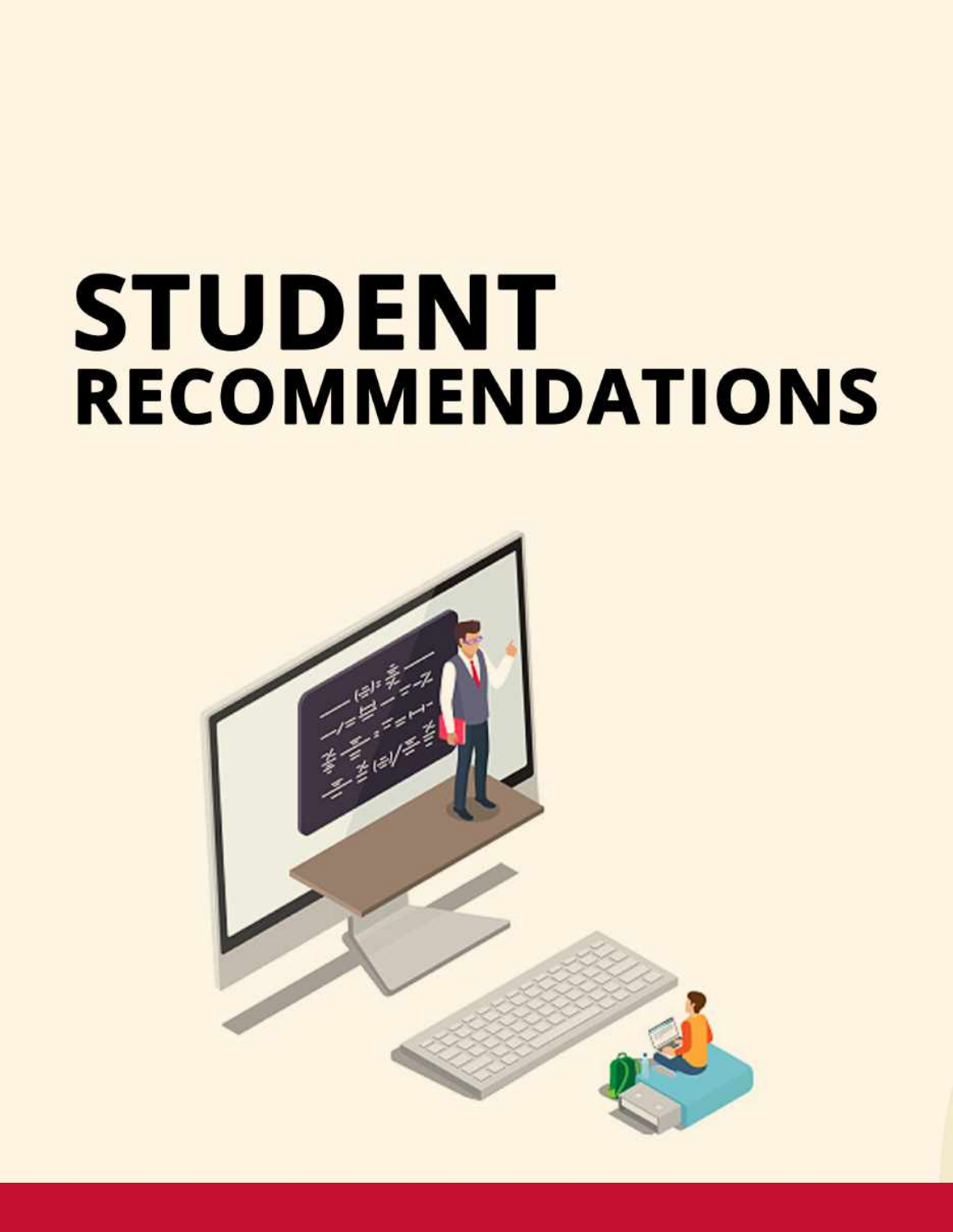#### <span id="page-30-0"></span>**Student Recommendations**

The recommendations below have been collated by the student representatives from all departments. They offer an overview of the most pressing concerns for students, and practices they have found successfully address those concerns.

#### **Attendance Policy for Synchronous Learning**

#### **Issues:**

(i) Students might have varied household conditions, and may not be able to adhere to attendance requirements.

- (ii) Technical issues can also be an obstacle for class attendance.
- (iii) International students might not be able to join synchronous classes.

#### **Solution:**

(i) Owing to difficult circumstances, students found it really helpful when professors clearly delineated what constituted an excused and an unexcused absence, and the number allowed for each course.

(ii) One particularly productive way in which one professor dealt with students not being able to attend synchronous sessions was by creating optional assignments that counted towards attendance.

#### **High Stakes and Low Stakes Assignments**

#### **Issues:**

(i) It is more difficult to properly schedule time for doing assignments at home. Both because students may have household commitments to attend to, and because they may get too much screen time in one day. Scheduling becomes even more challenging when high stakes and low stakes assignments are not properly defined at the beginning of the semester.

(ii) For courses following a Midterm-Final paper/exam format, the lack of low-stakes assignments adds more pressure on students who may not be able to perform evenly on exams/final papers due to personal or technical reasons.

(iii) It becomes challenging for students to complete high-stakes assignments without access to the required resources, such as books, scholarly articles, and other research materials.

(iv) Since almost all of the course content is now digital, it has become more difficult for students to keep up with the readings due to screen fatigue.

#### **Solution:**

(i) Students are better able to organize their time when the high and low stake assignments are clearly defined at the start of the semester for every course. (ii) For courses following a Midterm-Final paper/exam format, more low-stakes assignments provide more opportunities for students to properly showcase their knowledge than a high pressure situation like an exam of final paper.

(iii) All resources for high-stakes assignments should be provided beforehand, for example, in a shared google drive folder for the class. For assignments where this is not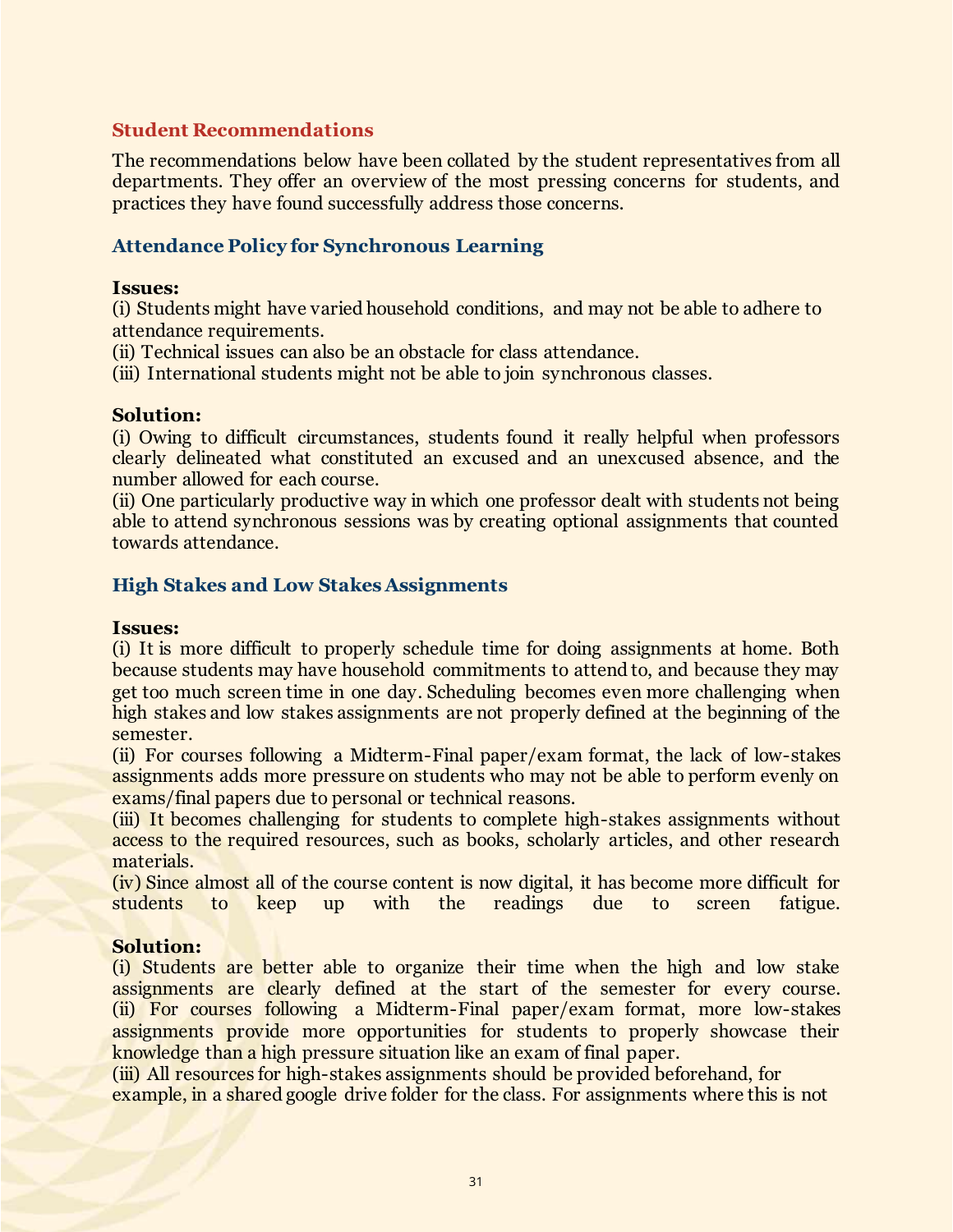possible, grading curves should be cognizant of any uneven resource distribution among students.

(iv) Students found it more effective to do several short readings, as opposed to one very long reading that causes screen fatigue.

#### **Procedure for Remote Examinations**

#### **Issues:**

(i) Households do not provide the same composed and undisturbed setup as classrooms in terms of taking examinations, leading to an inability to focus.

(ii) Unexpected technical issues or power cuts might further hinder exam performance and submission.

#### **Solution:**

(i) An example that worked really well for students was allotting extra time for remote exams in anticipation of technical difficulties and/or interruptions in the test taker's location.

(ii) Students found it really beneficial when there were multiple quizzes/exams, and only the best scores were taken into consideration to provide more buffer for students who may underperform due to technical or circumstantial issues.

#### **Assessing Class Participation for Synchronous and Asynchronous Classes.**

#### **Issues:**

(i) Remote learning makes it difficult for students to participate in all class activities.

(ii) Larger class sizes and technical difficulties also impact class participation.

#### **Solution:**

(i) An example that really worked for students was when the professor assessed class participation only on the basis of the quality of participation shown in the classes the student was able to partake in.

(ii) Students found that weekly discussion posts on online platforms (such as Canvas and Piazza) were able to engage with the class better when they were the primary criteria to grade them for class participation.

#### **Recorded Lectures for Asynchronous Classes**

#### **Issues:**

(i) In an asynchronous setting, students might find it difficult to continuously engage in recorded lectures.

(ii) A lack of student-teacher interaction might further disengage students from the recorded lecture format and hinder the Q/A or feedback process.

#### **Solution:**

(i) Students found it easiest to follow lectures that were broken down into smaller sections and that covered discrete topics.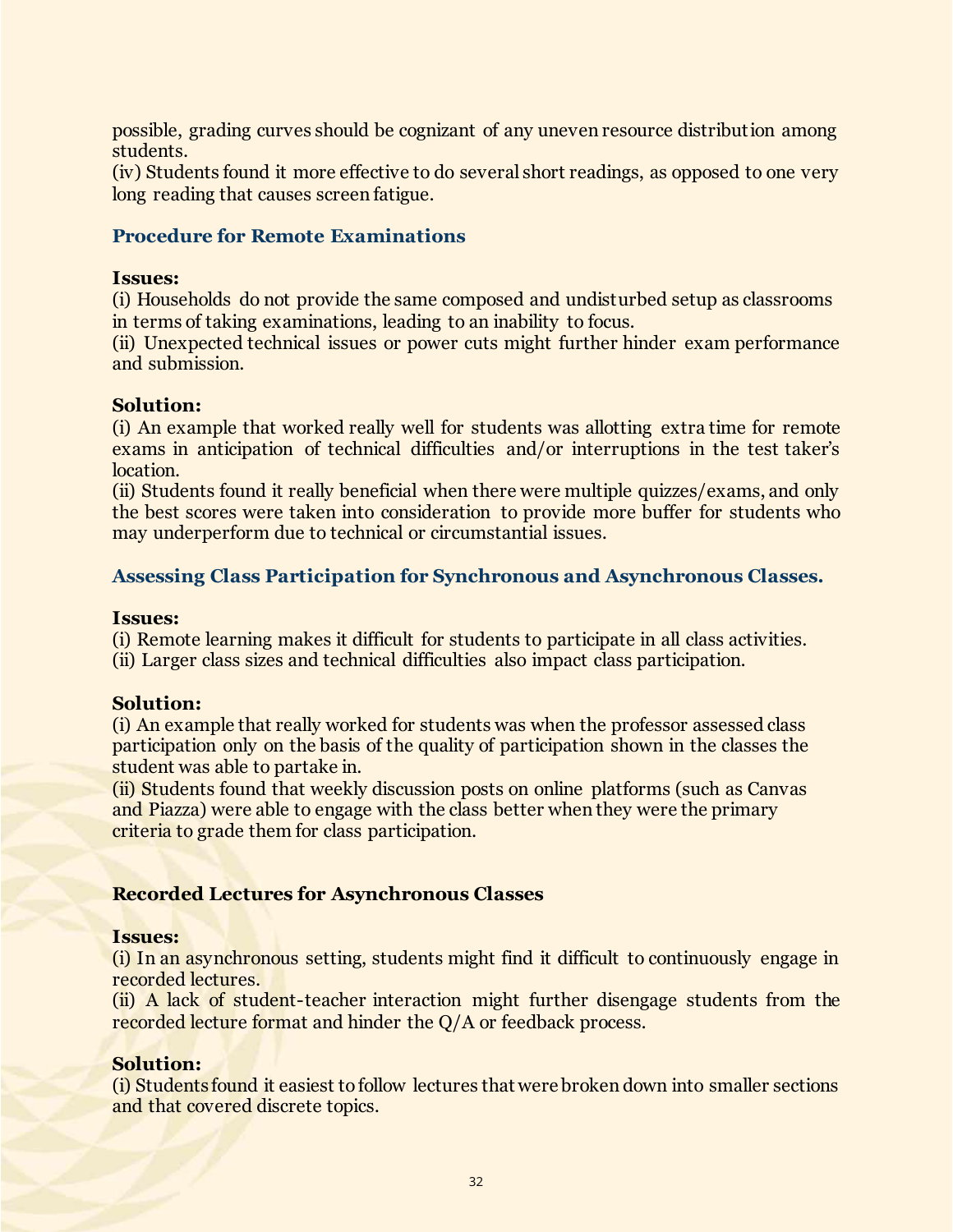(ii) Some of the best lectures were those where the instructor's face was visible, because it was easier to engage with the material.

(iii) Students felt more engaged and involved when instructors occasionally held synchronous meetings to discuss the lecture material with students.

(iv) Students found one-on-one short feedback sessions conducted by instructors to be the most effective for clearing queries and concerns about the course or materials.